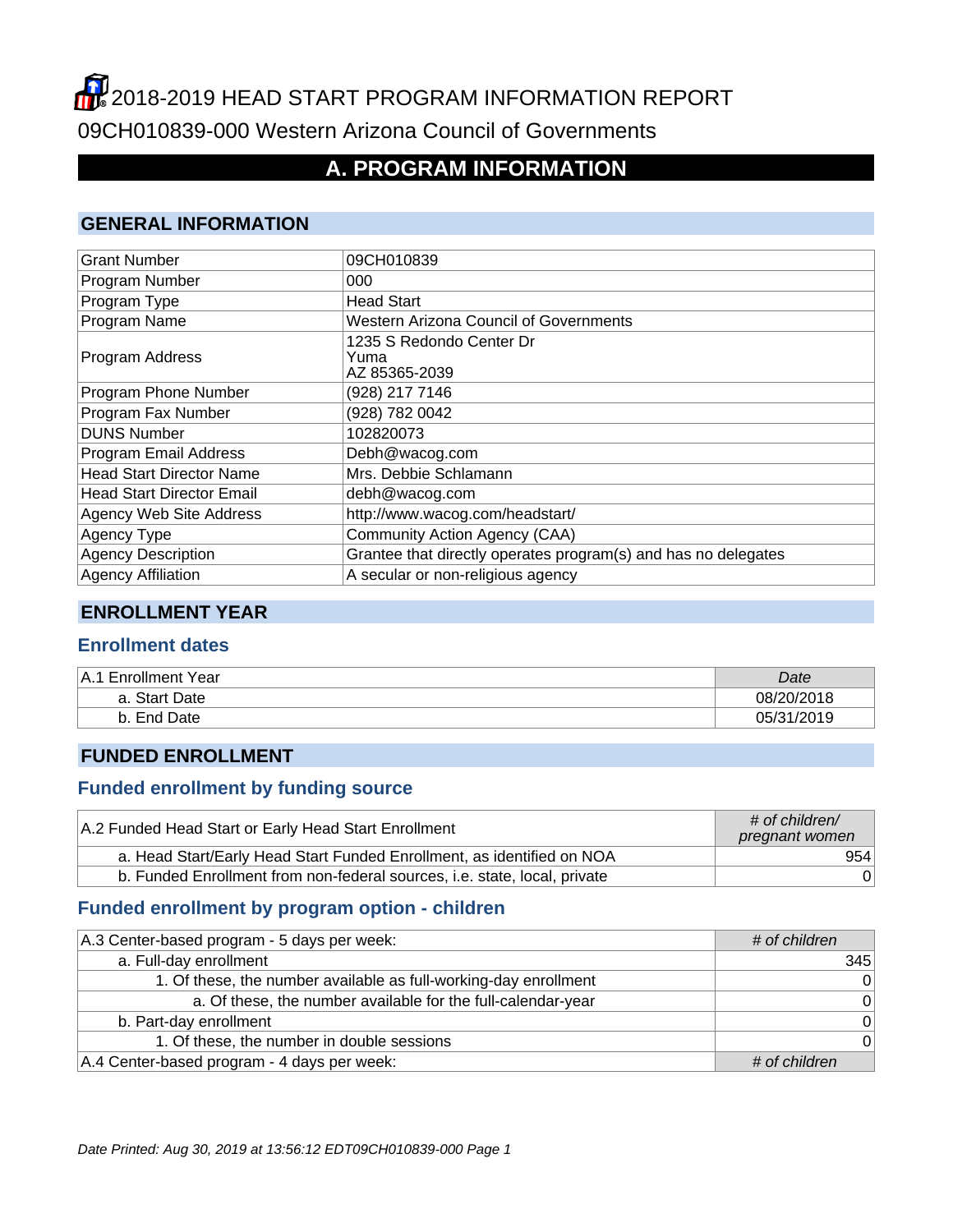| a. Full-day enrollment                                           | $\mathbf 0$  |
|------------------------------------------------------------------|--------------|
| b. Part-day enrollment                                           | 609          |
| 1. Of these, the number in double sessions                       | $\mathbf 0$  |
| A.5 Home-based program                                           | $\mathbf{0}$ |
| A.6 Combination option program                                   |              |
| A.7 Family child care option                                     | 0            |
| a. Of these, the number available as full-working-day enrollment | $\mathbf{0}$ |
| 1. Of the these, the number available for the full-calendar-year | $\Omega$     |
| A.8 Locally designed option                                      | $\mathbf 0$  |

### **Funded enrollment at child care partner**

|                                                                                                                               | # of children |
|-------------------------------------------------------------------------------------------------------------------------------|---------------|
| A.10 Funded enrollment at child care partners in the center-based program option                                              |               |
| A.11 Total funded enrollment at child care partners (A.10, center-based partner and A.7,<br>family child care program option) |               |

### **CLASSES**

#### **Classes**

|                                                   | # of classes |
|---------------------------------------------------|--------------|
| A.12 Total number of classes operated             | 49           |
| a. Of these, the number of double session classes |              |

## **CUMULATIVE ENROLLMENT**

### **Children by age**

| A.13 Children by age: | # of children<br>at enrollment   |
|-----------------------|----------------------------------|
| a. Under 1 year       | $0^{\scriptscriptstyle \dagger}$ |
| b. 1 year old         | 0                                |
| c. 2 years old        | 30                               |
| d. 3 years old        | 470                              |
| e. 4 years old        | 599                              |
| f. 5 years and older  | 0                                |

## **Total cumulative enrollment**

|                                  | $\#$ of children<br>pregnant women |
|----------------------------------|------------------------------------|
| A.15 Total cumulative enrollment | 099 <sub>1</sub>                   |

## **Type of eligibility**

| A.16 Report each enrollee only once by primary type of eligibility: | # of children   |
|---------------------------------------------------------------------|-----------------|
| a. Income below 100% of federal poverty line                        | 989             |
| b. Public assistance such as TANF, SSI                              | 10 <sup>1</sup> |
| c. Status as a foster child - # children only                       | 35              |
| d. Status as homeless                                               | 28              |
| e. Over income                                                      | 37              |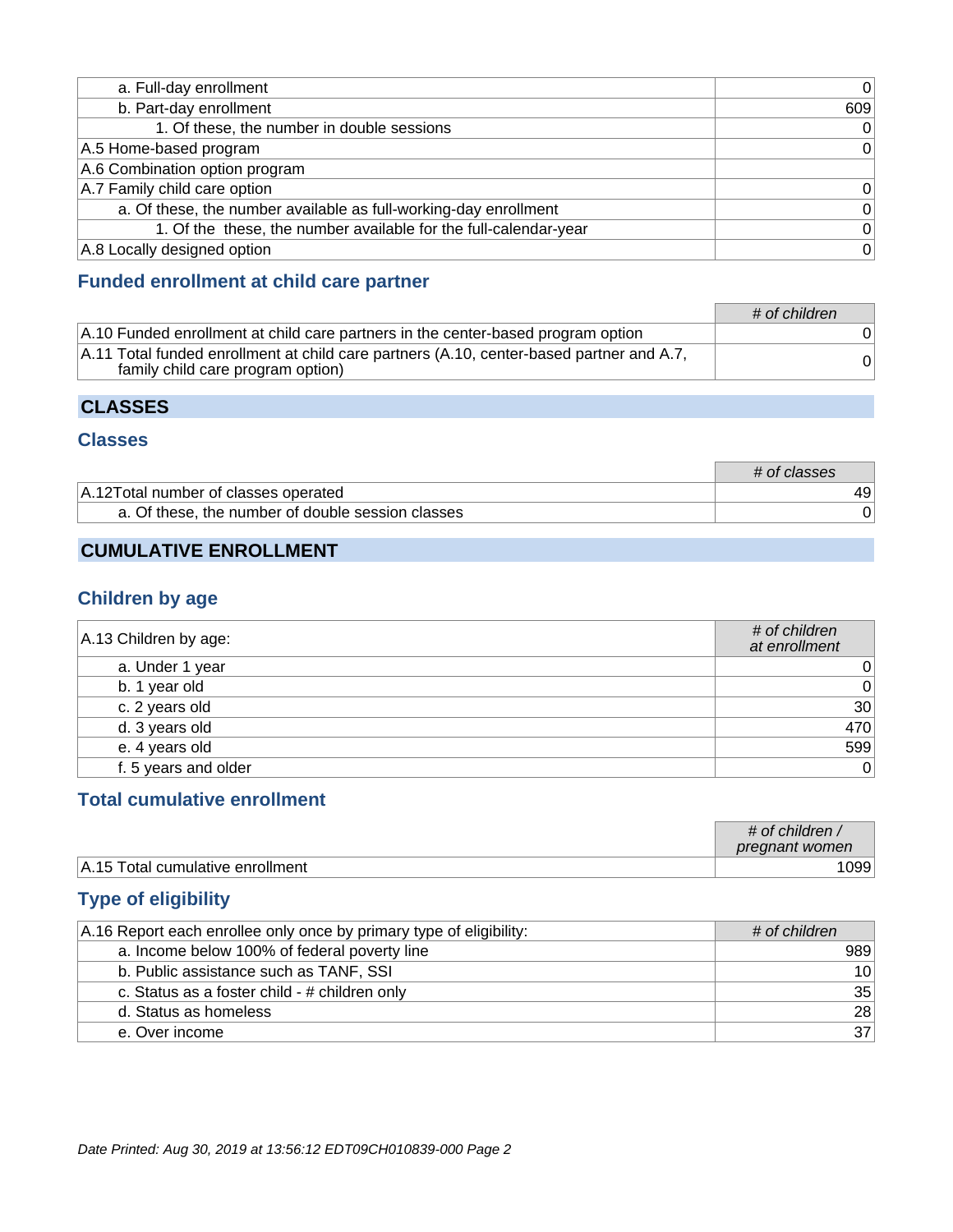# of children

f. Number of children exceeding the allowed over income enrollment (as noted below) with family incomes between 100% and 130% of the federal poverty line <sup>0</sup>

A.17 If the program serves enrollees under A.16.f, specify how the program has demonstrated that all incomeeligible children in their area are being served.

Specify:

#### **Prior enrollment**

| A.18 Enrolled in Head Start or Early Head Start for: | # of children |
|------------------------------------------------------|---------------|
| a. The second year                                   | 369           |
| b. Three or more years                               | 59            |

#### **Transition and Turnover**

|                                                                                                                                                                                                   | # of children |
|---------------------------------------------------------------------------------------------------------------------------------------------------------------------------------------------------|---------------|
| A.19 Total number of preschool children who left the program any time after classes or<br>home visits began and did not re-enroll                                                                 | 155           |
| a. Of the preschool children who left the program during the program year, the<br>number of preschool children who were enrolled less than 45 days                                                | 531           |
| A.19.b. Of the number of preschool children enrolled in Head Start at the end of the current<br>enrollment year, the number projected to be entering kindergarten in the following<br>school year | 521           |

#### **Child care subsidy**

|                                                                                          | $\#$ of children<br>at end of<br>enrollment year |  |
|------------------------------------------------------------------------------------------|--------------------------------------------------|--|
| A.24. The number of enrolled children for whom the program received a child care subsidy |                                                  |  |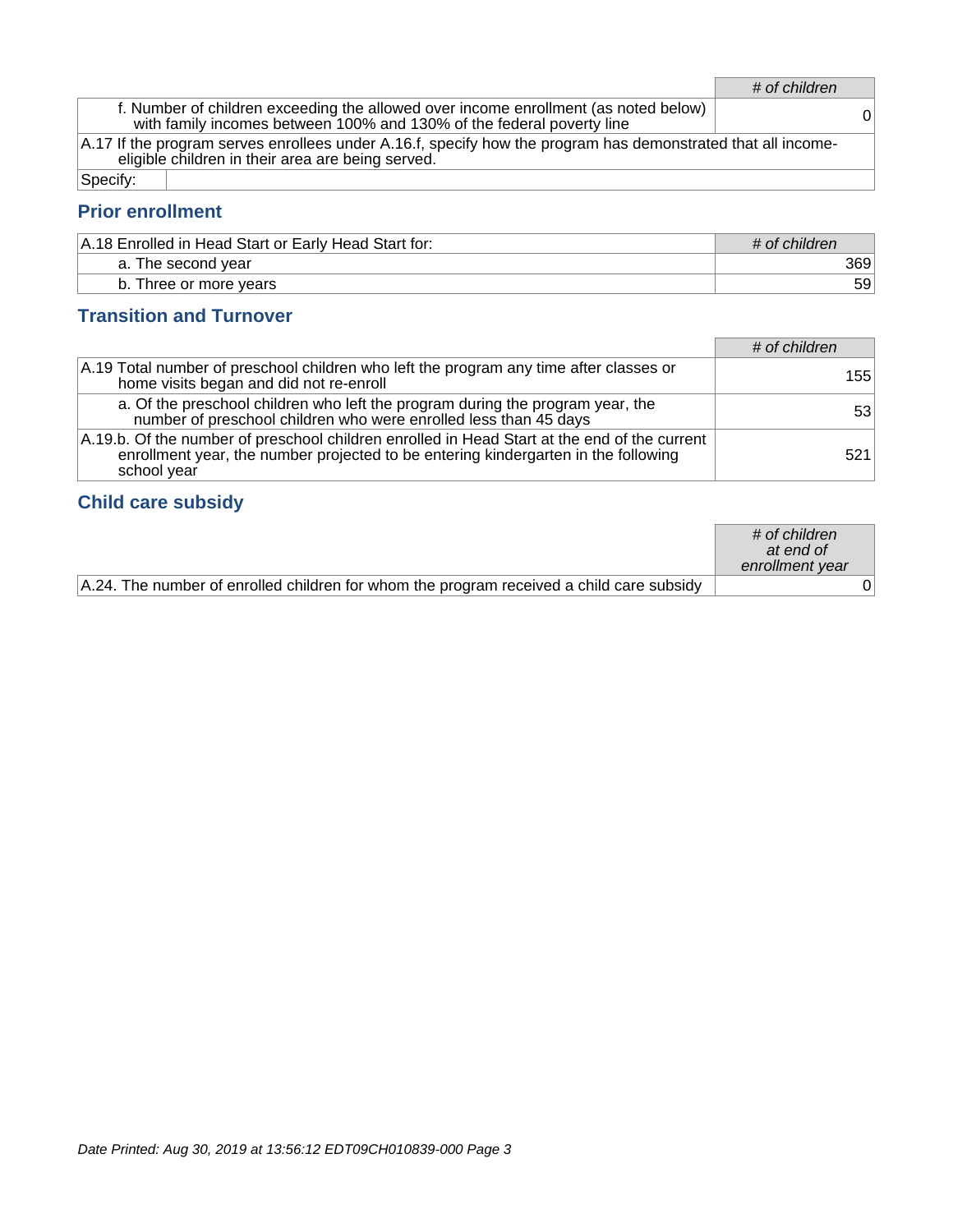## **Race and Ethnicity**

|                                              | # of children                |                                  |
|----------------------------------------------|------------------------------|----------------------------------|
| A.25 Race and Ethnicity                      | Hispanic or<br>Latino origin | Non-Hispanic or<br>Latino origin |
| a. American Indian or Alaska Native          | 15                           | 15                               |
| b. Asian                                     |                              |                                  |
| c. Black or African American                 | 12                           | 14                               |
| d. Native Hawaiian or other Pacific Islander |                              |                                  |
| e. White                                     | 738                          | 235                              |
| f. Biracial/Multi-racial                     | 43                           | 19                               |
| g. Other                                     |                              | 0                                |
| h. Unspecified                               |                              | 0                                |

## **Primary language of family at home**

| A.26 Primary language of family at home:                          | # of children |
|-------------------------------------------------------------------|---------------|
| a. English                                                        | 729           |
| b. Spanish                                                        | 367           |
| c. Native Central American, South American, and Mexican Languages | 0             |
| d. Caribbean Languages                                            | 0             |
| e. Middle Eastern & South Asian Languages                         | 0             |
| f. East Asian Languages                                           | 3             |
| g. Native North American/Alaska Native Languages                  | 0             |
| h. Pacific Island Languages                                       | $\mathbf 0$   |
| i. European & Slavic Languages                                    | $\mathbf 0$   |
| j. African Languages                                              | $\mathbf 0$   |
| k. Other                                                          | $\mathbf 0$   |
| I. Unspecified                                                    | $\mathbf 0$   |

## **TRANSPORTATION**

## **Transportation services**

| A.27 Does the program provide transportation to some or all of the enrolled children either<br>directly or through a formal contractual agreement with a transportation provider? | Yesl          |
|-----------------------------------------------------------------------------------------------------------------------------------------------------------------------------------|---------------|
|                                                                                                                                                                                   | # of children |
| a. Number of children for whom transportation is provided                                                                                                                         |               |

#### **Buses**

|                                                                                                                                                                                   | # of buses owned |
|-----------------------------------------------------------------------------------------------------------------------------------------------------------------------------------|------------------|
| A.28 Total number of buses owned by the program that were purchased with ACF grant<br>funds and are currently used to support program operations, regardless of year<br>purchased |                  |
| a. Of these, the number of buses purchased since last year's PIR was reported                                                                                                     |                  |
|                                                                                                                                                                                   |                  |
| A.29 Are any of the buses used by the program leased by the program itself?                                                                                                       | No.              |

## **RECORD KEEPING**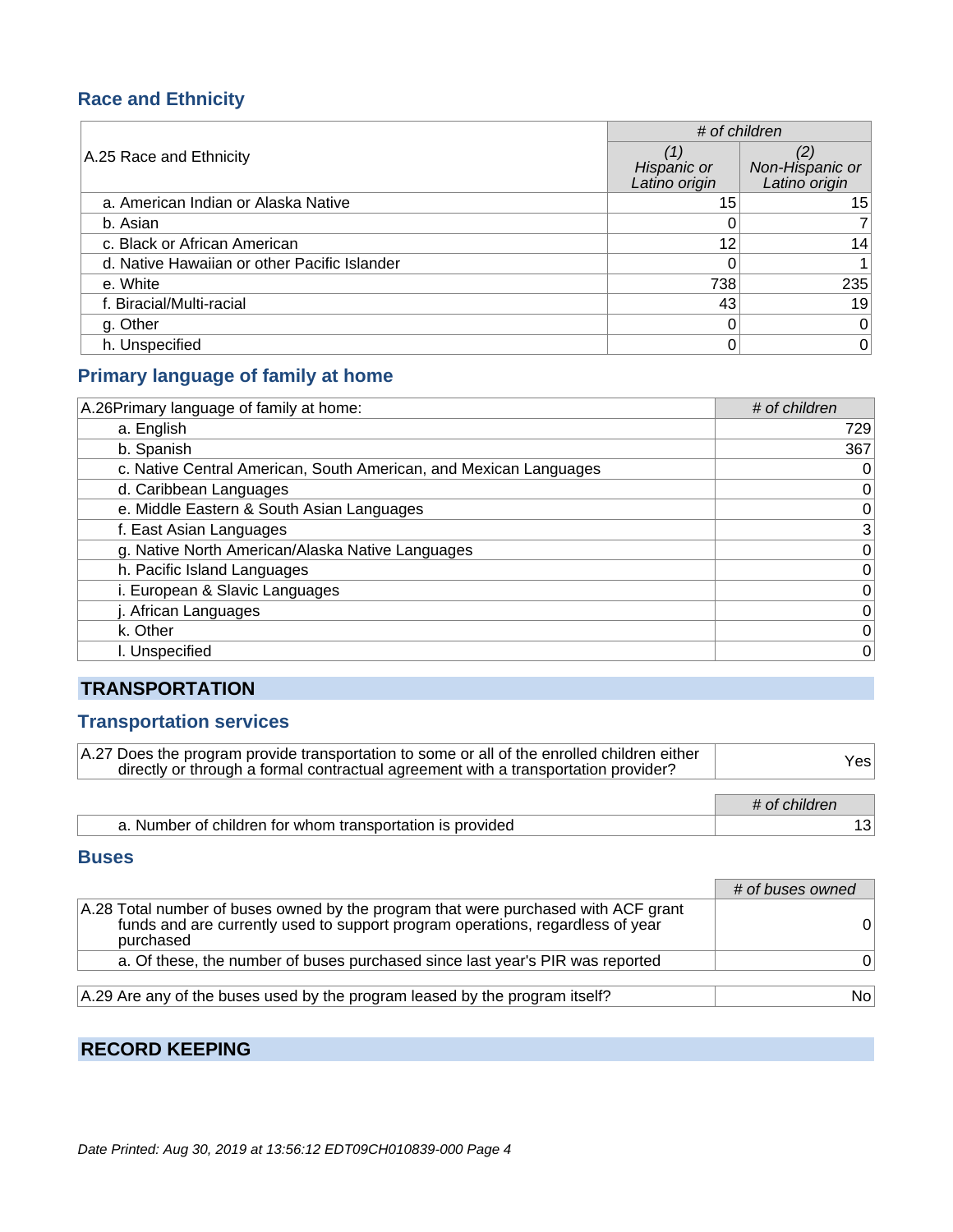## **Management Information Systems**

| A.30 Does your program use a management information system to track enrollees,<br>program services, characteristics of families, and information on program staff? |                  | Yesl      |
|--------------------------------------------------------------------------------------------------------------------------------------------------------------------|------------------|-----------|
| Name/title                                                                                                                                                         | Locally designed | Web Based |
| ChildPlus/ChildPlus.net                                                                                                                                            | No               | Yes∣      |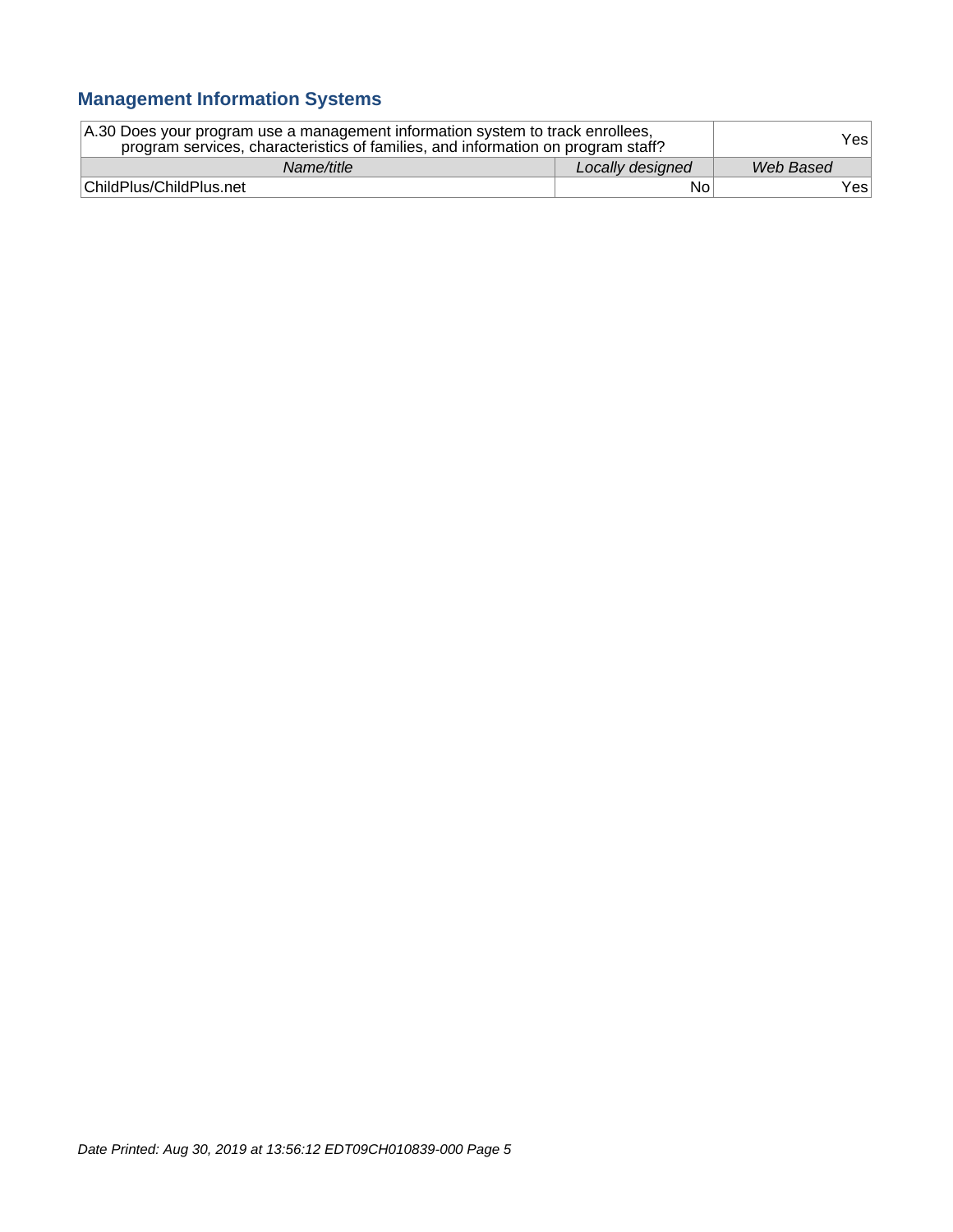## **B. PROGRAM STAFF & QUALIFICATIONS**

## **TOTAL STAFF Staff by Type**

|                                                                                                                   | # of Head Start $\mid$ # of contracted<br>staff | staff |
|-------------------------------------------------------------------------------------------------------------------|-------------------------------------------------|-------|
| B.1 Total number of staff members, regardless of the funding source for their<br>salary or number of hours worked | 208                                             |       |
| a. Of these, the number who are current or former Head Start or Early<br><b>Head Start parents</b>                | 90                                              | 0     |
| b. Of these, the number who left since last year's PIR was reported                                               | 13                                              | 01    |
| 1. Of these, the number who were replaced                                                                         | 12                                              | 0     |

#### **TOTAL VOLUNTEERS**

#### **Volunteers by Type**

|                                                                                                             | # of volunteers  |
|-------------------------------------------------------------------------------------------------------------|------------------|
| B.2 Number of persons providing any volunteer services to the program since last year's PIR<br>was reported | 590 <sub>1</sub> |
| a. Of these, the number who are current or former Head Start or Early Head Start parents                    | 336              |

#### **MANAGEMENT STAFF**

#### **Coordination of services**

| B.4 On average, the number of hours per week services managers spend coordinating<br>services: | Average # of<br>hours per week |
|------------------------------------------------------------------------------------------------|--------------------------------|
| a. Child Development & Education Manager                                                       | 15 <sub>1</sub>                |
| b. Health Services Manager                                                                     | 15                             |
| c. Family & Community Partnerships Manager                                                     | 15                             |
| d. Disability Services Manager                                                                 | 15                             |

### **CHILD DEVELOPMENT STAFF**

## **Child Development Staff Qualifications - Preschool Classroom and Assistant Teachers (HS and Migrant Programs)**

|                                                                   | # of<br>Classroom<br>Teachers | # of<br>Assistant<br>Teachers |
|-------------------------------------------------------------------|-------------------------------|-------------------------------|
| B.5 Total number of preschool child development staff by position | 57                            | 56 <sup>1</sup>               |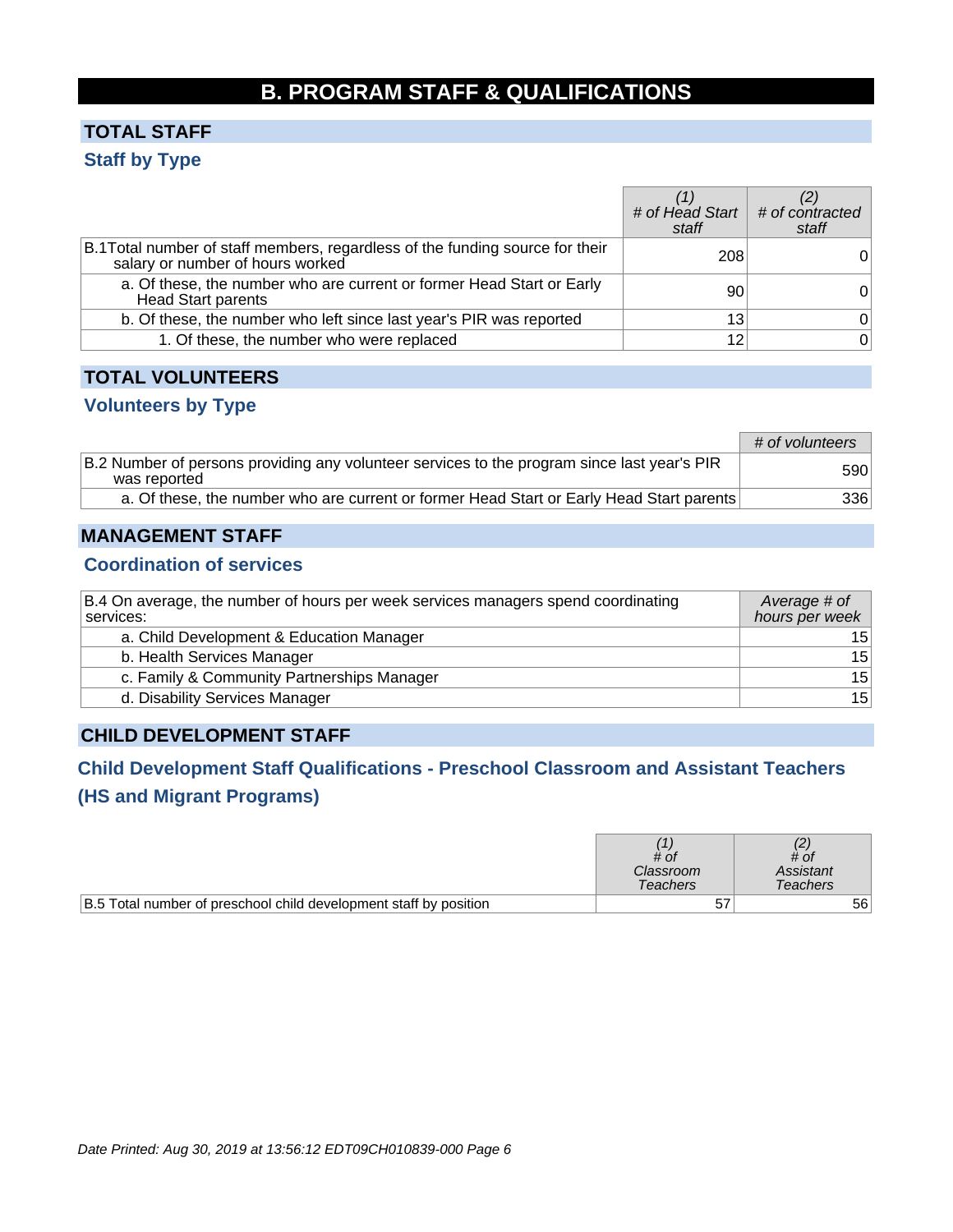|                                                                                                                                             | # of<br>Classroom<br>Teachers | $\begin{smallmatrix} (2) \\ # \text{ }$<br>Assistant<br>Teachers |
|---------------------------------------------------------------------------------------------------------------------------------------------|-------------------------------|------------------------------------------------------------------|
| Of the number of preschool child development staff by position, the number with<br>the following degrees or credentials:                    |                               |                                                                  |
| a. An advanced degree in:                                                                                                                   |                               |                                                                  |
| 1. Early childhood education                                                                                                                |                               |                                                                  |
| 2. Any field and coursework equivalent to a major relating to early childhood<br>education, with experience teaching preschool-age children |                               | 0                                                                |

|                                                                                                                                                 | # of<br>Classroom<br>Teachers | (2)<br># of<br>Assistant<br>Teachers |
|-------------------------------------------------------------------------------------------------------------------------------------------------|-------------------------------|--------------------------------------|
| Of the number of preschool child development staff by position, the number with<br>the following degrees or credentials:                        |                               |                                      |
| b. A baccalaureate degree in:                                                                                                                   |                               |                                      |
| 1. Early childhood education                                                                                                                    | 11                            | 0                                    |
| 2. Any field and coursework equivalent to a major relating to early childhood<br>education with experience teaching preschool-age children      |                               | 0                                    |
| 3. Any field and has been admitted into and is supported by the Teach for<br>America program and passed a rigorous early childhood content exam |                               | $\Omega$                             |
| Of the preschool child development staff with a baccalaureate degree in<br>B.5.b.1 through B.5.b.3 above, the number enrolled in:               |                               |                                      |
| 4. Advanced degree in early childhood education or in any field and<br>coursework equivalent to a major relating to early childhood education   |                               |                                      |

|                                                                                                                                                                                  | $#$ of<br>Classroom<br><b>Teachers</b> | $^{(2)}_{\# \text{of}}$<br>Assistant<br><b>Teachers</b> |
|----------------------------------------------------------------------------------------------------------------------------------------------------------------------------------|----------------------------------------|---------------------------------------------------------|
| Of the number of preschool child development staff by position, the number with<br>the following degrees or credentials:                                                         |                                        |                                                         |
| c. An associate degree in:                                                                                                                                                       |                                        |                                                         |
| 1. Early childhood education                                                                                                                                                     | 37                                     | 5                                                       |
| 2. A field related to early childhood education and coursework equivalent to<br>a major relating to early childhood education with experience teaching<br>preschool-age children |                                        | 3                                                       |
| Of the preschool child development staff with an associate degree in B.5.c.1<br>and B.5.c.2 above, the number enrolled in:                                                       |                                        |                                                         |
| 3. A baccalaureate degree program in early childhood education or in any field and coursework equivalent to a major relating to early childhood<br>education                     | 9                                      | 0                                                       |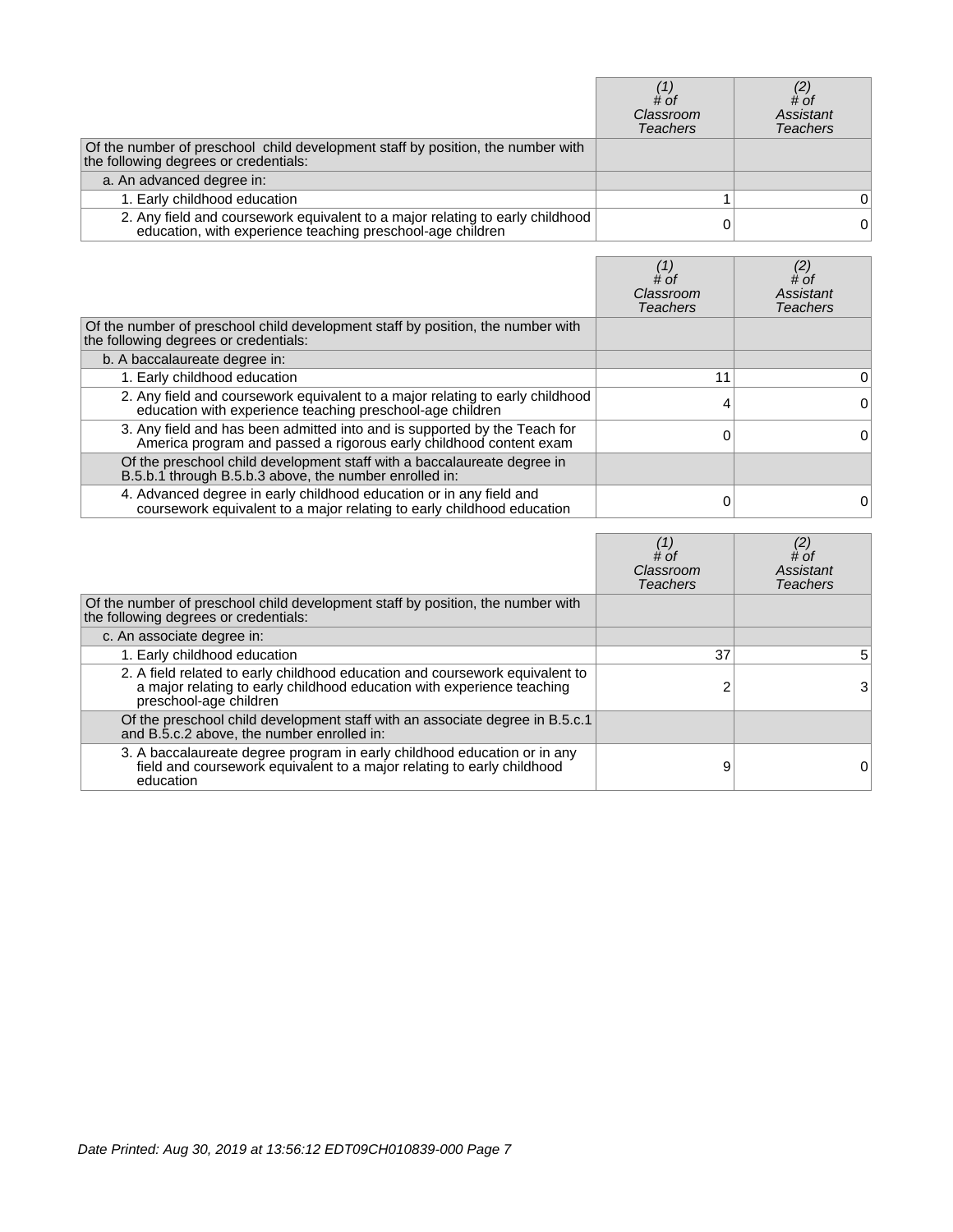|                                                                                                                                                                                                                                                                                                     | (1)<br># of<br>Classroom<br>Teachers | (2)<br># of<br>Assistant<br>Teachers |
|-----------------------------------------------------------------------------------------------------------------------------------------------------------------------------------------------------------------------------------------------------------------------------------------------------|--------------------------------------|--------------------------------------|
| Of the number of preschool child development staff by position, the number with<br>the following credentials:                                                                                                                                                                                       |                                      |                                      |
| d. A Child Development Associate (CDA) credential or state-awarded<br>preschool, infant/toddler, family child care or home-based certification,<br>credential, or licensure that meets or exceeds CDA requirements                                                                                  |                                      | 34                                   |
| 1. Of these, a Child Development Associate (CDA) credential or state-<br>awarded preschool, infant/toddler, family child care or home-based<br>certification, credential, or licensure that meets or exceeds CDA<br>requirements and that is appropriate to the option in which they are<br>working |                                      | 34                                   |
| Of the preschool child development staff with the credentials in B.5.d above,<br>the number enrolled in:                                                                                                                                                                                            |                                      |                                      |
| 2. A baccalaureate degree program in early childhood education or in any<br>field and coursework equivalent to a major relating to early childhood<br>education                                                                                                                                     |                                      | 0                                    |
| 3. An associate degree program in early childhood education or in a related<br>field and coursework equivalent to a major relating to early childhood<br>education                                                                                                                                  | ⌒                                    |                                      |

|                                                                                                                                                                                                                                                                                                     | $#$ of<br>Classroom<br>Teachers | (2)<br>$#$ of<br>Assistant<br>Teachers |
|-----------------------------------------------------------------------------------------------------------------------------------------------------------------------------------------------------------------------------------------------------------------------------------------------------|---------------------------------|----------------------------------------|
| Of the number of preschool child development staff by position:                                                                                                                                                                                                                                     |                                 |                                        |
| e. The number who do not have the qualifications listed in B.5.a through B.5.d                                                                                                                                                                                                                      | 0                               | 14 <sub>1</sub>                        |
| Of the preschool child development staff in B.5.e above, the number enrolled<br>in:                                                                                                                                                                                                                 |                                 |                                        |
| 1. A baccalaureate degree program in early childhood education or in any<br>field and coursework equivalent to a major relating to early childhood<br>education                                                                                                                                     |                                 |                                        |
| 2. An associate degree program in early childhood education or in a related<br>field and coursework equivalent to a major relating to early childhood<br>education                                                                                                                                  |                                 | 9                                      |
| 3. Any type of Child Development Associate (CDA) credential or state-<br>awarded preschool, infant/toddler, family child care or home-based<br>certification, credential, or licensure that meets or exceeds CDA<br>requirements and that is appropriate to the option in which they are<br>working | 0                               | 5.                                     |

|                                                                                                                                                                                                                                                                                                                                                                                                                                                                                                                                                                                                                                                                                                                                                                          | # of classes |
|--------------------------------------------------------------------------------------------------------------------------------------------------------------------------------------------------------------------------------------------------------------------------------------------------------------------------------------------------------------------------------------------------------------------------------------------------------------------------------------------------------------------------------------------------------------------------------------------------------------------------------------------------------------------------------------------------------------------------------------------------------------------------|--------------|
| B.6 Total number of center-based option classes serving preschool-aged children                                                                                                                                                                                                                                                                                                                                                                                                                                                                                                                                                                                                                                                                                          | 49           |
| B.7 Number of center-based option classes serving preschool-aged children in which at least one teacher<br>(excluding assistant teachers) has one of the following:<br>- An advanced or baccalaureate degree in early childhood education or in any field and coursework<br>equivalent to a major relating to early childhood education with experience teaching pre-school age<br>children, or<br>- A baccalaureate degree and has been admitted into and is supported by the Teach for America<br>program and passed a rigorous early childhood content exam<br>- An associate degree in early childhood education or in a related field and coursework equivalent to a<br>major relating to early childhood education with experience teaching preschool-age children | 46           |

## **Child development staff qualifications - Home-based and FCC**

|                                                         | # of<br>Home-Based<br><b>Visitors</b> | # of<br>Home-Based<br>Visitor<br><i>Supervisors</i> | # of Family<br><b>Child Care</b><br><b>Providers</b> | # of Family<br><b>Child Care</b><br><b>Specialists</b> |
|---------------------------------------------------------|---------------------------------------|-----------------------------------------------------|------------------------------------------------------|--------------------------------------------------------|
| B.9 Total number of child development staff by position |                                       |                                                     |                                                      |                                                        |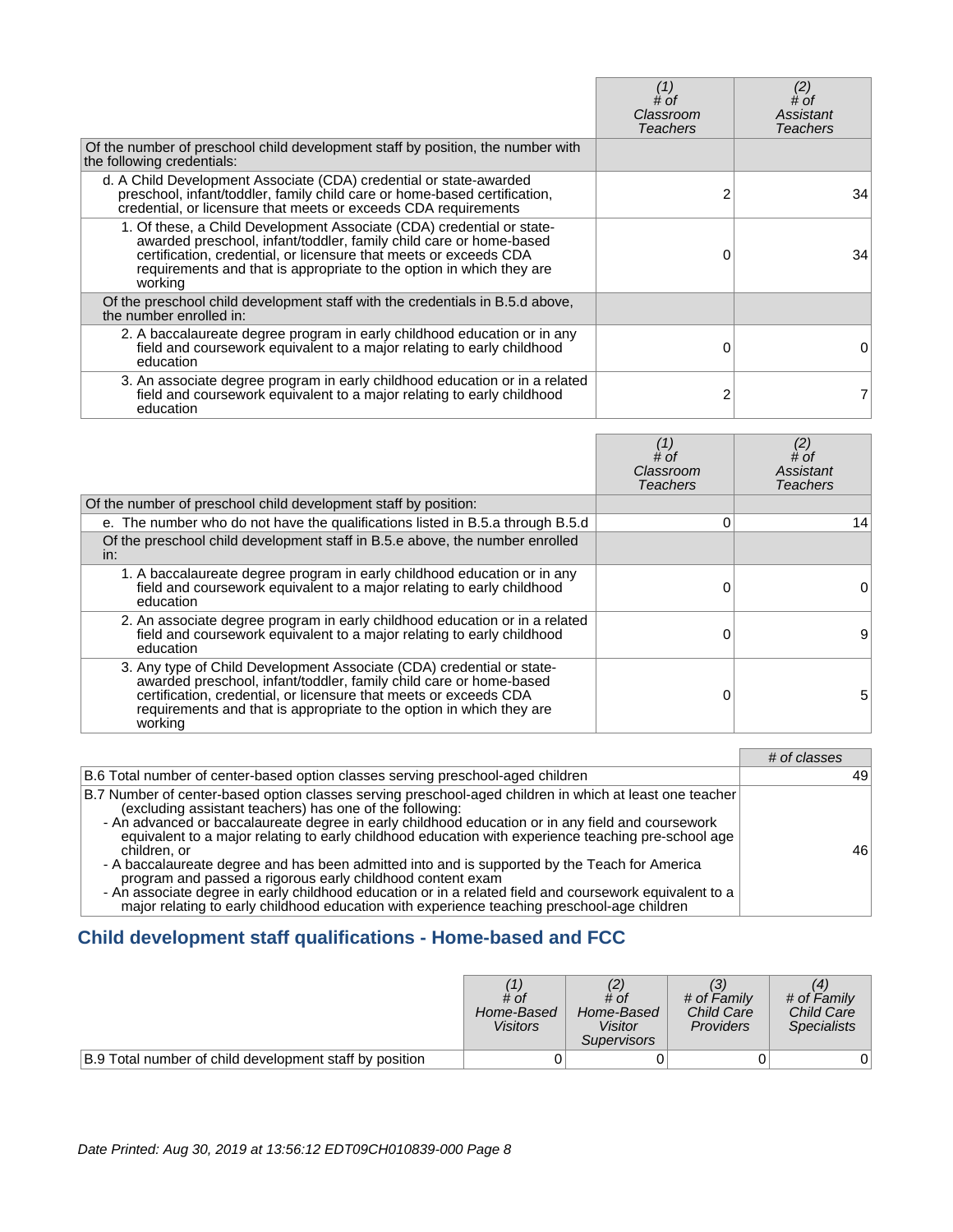|                                                                                                                | # of<br>Home-Based<br><b>Visitors</b> | (2)<br>$#$ of<br>Home-Based<br><b>Visitor</b><br><b>Supervisors</b> | (3)<br># of Family<br><b>Child Care</b><br><b>Providers</b> | (4)<br># of Family<br>Child Care<br><b>Specialists</b> |
|----------------------------------------------------------------------------------------------------------------|---------------------------------------|---------------------------------------------------------------------|-------------------------------------------------------------|--------------------------------------------------------|
| Of the number of child development staff by position, the<br>number with the following degrees or credentials: |                                       |                                                                     |                                                             |                                                        |
| a. An advanced degree in/licensed as:                                                                          |                                       |                                                                     |                                                             |                                                        |
| 1. Social work/ Licensed clinical social worker<br>(LCSW)/ Licensed master social worker (LCMW)                | 0                                     | $\Omega$                                                            | 0                                                           | 0                                                      |
| 2. Marriage and family therapy/ Licensed marriage<br>and family therapist (LMFT)                               |                                       |                                                                     | 0                                                           | 0                                                      |
| 3. Psychology                                                                                                  | 0                                     | 0                                                                   | 0                                                           | 0                                                      |
| 4. Sociology                                                                                                   |                                       | $\Omega$                                                            | $\Omega$                                                    | 0                                                      |
| 5. Human services (include related areas such as<br>child and family services or social services)              | 0                                     | 0                                                                   | $\Omega$                                                    | $\Omega$                                               |
| 6. Nursing plus Nurse Practitioner (NP) license                                                                | 0                                     | 0                                                                   | 0                                                           | 0                                                      |
| 7. Early childhood education                                                                                   | 0                                     | 0                                                                   | $\Omega$                                                    | 0                                                      |
| 8. Other                                                                                                       | 0                                     | $\Omega$                                                            | 0                                                           | 0                                                      |
| Home-Based Visitors:                                                                                           |                                       |                                                                     |                                                             |                                                        |
| Home-Based Visitor Supervisors:                                                                                |                                       |                                                                     |                                                             |                                                        |
| <b>Family Child Care Providers:</b>                                                                            |                                       |                                                                     |                                                             |                                                        |
| Family Child Care Specialists:                                                                                 |                                       |                                                                     |                                                             |                                                        |

|                                                                                                              | # of<br>Home-Based<br><b>Visitors</b> | (2)<br># of<br>Home-Based<br><b>Visitor</b><br><b>Supervisors</b> | (3)<br># of Family<br><b>Child Care</b><br><b>Providers</b> | (4)<br># of Family<br><b>Child Care</b><br><b>Specialists</b> |
|--------------------------------------------------------------------------------------------------------------|---------------------------------------|-------------------------------------------------------------------|-------------------------------------------------------------|---------------------------------------------------------------|
| Of the number of child development staff by position, the<br>number with the following degrees and licenses: |                                       |                                                                   |                                                             |                                                               |
| b. A baccalaureate degree in:                                                                                |                                       |                                                                   |                                                             |                                                               |
| 1. Social work                                                                                               | $\Omega$                              | 0                                                                 | 0                                                           | 0                                                             |
| 2. Psychology                                                                                                | 0                                     | 0                                                                 | 0                                                           | 0                                                             |
| 3. Sociology                                                                                                 | 0                                     | 0                                                                 | $\Omega$                                                    | 0                                                             |
| 4. Human services (include related areas such as<br>child and family services or social services)            | ∩                                     |                                                                   | 0                                                           | 0                                                             |
| 5. Nursing plus Registered Nurse (RN) license                                                                | $\Omega$                              | 0                                                                 | $\Omega$                                                    | 0                                                             |
| 6. Early childhood education                                                                                 | 0                                     | 0                                                                 | 0                                                           | 0                                                             |
| 7. Other                                                                                                     | 0                                     | 0                                                                 | $\Omega$                                                    | $\Omega$                                                      |
| Home-Based Visitors:                                                                                         |                                       |                                                                   |                                                             |                                                               |
| Home-Based Visitor Supervisors:                                                                              |                                       |                                                                   |                                                             |                                                               |
| Family Child Care Providers:                                                                                 |                                       |                                                                   |                                                             |                                                               |
| Family Child Care Specialists:                                                                               |                                       |                                                                   |                                                             |                                                               |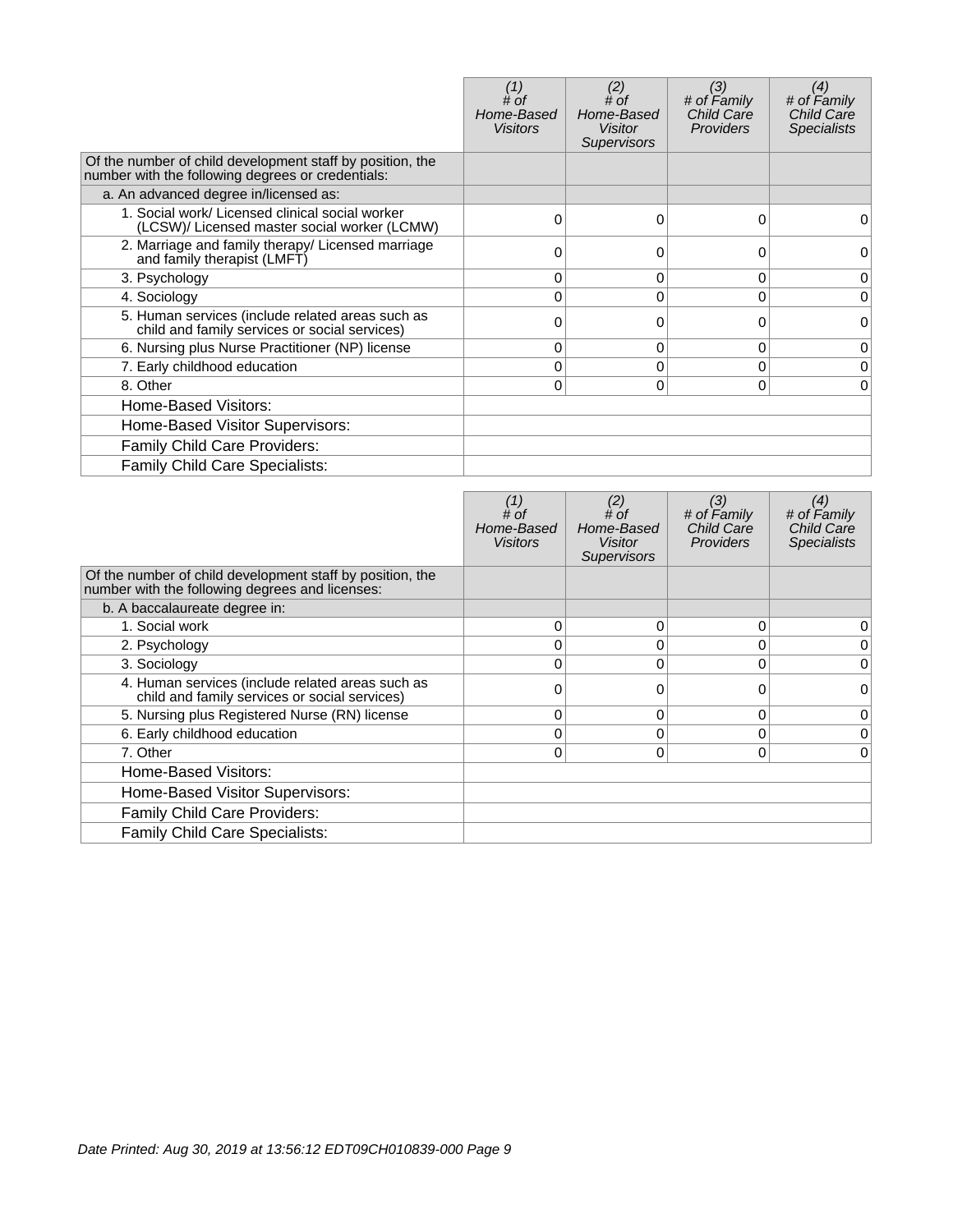|                                                                                                              | # of<br>Home-Based<br><b>Visitors</b> | (2)<br># of<br>Home-Based<br>Visitor<br><b>Supervisors</b> | (3)<br># of Family<br><b>Child Care</b><br><b>Providers</b> | (4)<br># of Family<br><b>Child Care</b><br><b>Specialists</b> |
|--------------------------------------------------------------------------------------------------------------|---------------------------------------|------------------------------------------------------------|-------------------------------------------------------------|---------------------------------------------------------------|
| Of the number of child development staff by position, the<br>number with the following degrees and licenses: |                                       |                                                            |                                                             |                                                               |
| c. An associate degree in:                                                                                   |                                       |                                                            |                                                             |                                                               |
| 1. Social work                                                                                               | 0                                     | 0                                                          | $\Omega$                                                    | 0                                                             |
| 2. Psychology                                                                                                |                                       | 0                                                          | 0                                                           | 0                                                             |
| 3. Sociology                                                                                                 | 0                                     | 0                                                          | $\Omega$                                                    | 0                                                             |
| 4. Human services (include related areas such as<br>child and family services or social services)            | ი                                     | O                                                          | 0                                                           | 0                                                             |
| 5. Nursing plus Registered Nurse (RN) license                                                                | 0                                     | 0                                                          | 0                                                           | 0                                                             |
| 6. Early childhood education                                                                                 | 0                                     | 0                                                          | $\mathbf 0$                                                 | 0                                                             |
| 7. Other                                                                                                     | 0                                     | 0                                                          | 0                                                           | $\Omega$                                                      |
| Home-Based Visitors:                                                                                         |                                       |                                                            |                                                             |                                                               |
| Home-Based Visitor Supervisors:                                                                              |                                       |                                                            |                                                             |                                                               |
| Family Child Care Providers:                                                                                 |                                       |                                                            |                                                             |                                                               |
| <b>Family Child Care Specialists:</b>                                                                        |                                       |                                                            |                                                             |                                                               |

|                                                                                                                                                                      | # of<br>Home-Based<br>Visitors | (2)<br># $of$<br>Home-Based<br>Visitor<br><b>Supervisors</b> | (3)<br># of Family<br><b>Child Care</b><br><b>Providers</b> | (4)<br># of Family<br><b>Child Care</b><br><b>Specialists</b> |
|----------------------------------------------------------------------------------------------------------------------------------------------------------------------|--------------------------------|--------------------------------------------------------------|-------------------------------------------------------------|---------------------------------------------------------------|
| Of the number of child development staff by position, the<br>number with the following credentials:                                                                  |                                |                                                              |                                                             |                                                               |
| d. License, certification, or credential held:                                                                                                                       |                                |                                                              |                                                             |                                                               |
| 1. Nursing, non-RN, i.e. LPN, CNA, etc.                                                                                                                              | 0                              | 0                                                            | 0                                                           | 0                                                             |
| 2. Family development credential (FDC)                                                                                                                               |                                | $\Omega$                                                     | 0                                                           | $\mathbf{0}$                                                  |
| 3. Child development associate credential (CDA)                                                                                                                      |                                | $\Omega$                                                     | 0                                                           | $\Omega$                                                      |
| 4. State-awarded certification, credential, or license<br>appropriate to the option in which they are working,<br>i.e. home-based option or family child care option |                                | $\Omega$                                                     | 0                                                           | 0                                                             |
| 5. Other                                                                                                                                                             | 0                              | 0                                                            | 0                                                           | $\overline{0}$                                                |
| Home-Based Visitors:                                                                                                                                                 |                                |                                                              |                                                             |                                                               |
| Home-Based Visitor Supervisors:                                                                                                                                      |                                |                                                              |                                                             |                                                               |
| <b>Family Child Care Providers:</b>                                                                                                                                  |                                |                                                              |                                                             |                                                               |
| Family Child Care Specialists:                                                                                                                                       |                                |                                                              |                                                             |                                                               |

|                                                                                   | # of Home-<br><b>Based Visitors</b> | (2)<br># of Home-<br><b>Based Visitor</b><br><b>Supervisors</b> | (3)<br># of Family<br><b>Child Care</b><br><b>Providers</b> | (4)<br># of Family<br>Child Care<br><b>Specialists</b> |
|-----------------------------------------------------------------------------------|-------------------------------------|-----------------------------------------------------------------|-------------------------------------------------------------|--------------------------------------------------------|
| Of the number of child development staff by position:                             |                                     |                                                                 |                                                             |                                                        |
| e. The number who do not have the qualifications listed<br>in B.9.a through B.9.d |                                     |                                                                 |                                                             |                                                        |
| Of the child development staff in B.9.e above, the number<br>enrolled in:         |                                     |                                                                 |                                                             |                                                        |
| 1. An advanced degree or license                                                  |                                     |                                                                 | O                                                           | 0                                                      |
| 2. A baccalaureate degree                                                         |                                     |                                                                 | 0                                                           | $\Omega$                                               |
| 3. An associate degree                                                            |                                     |                                                                 | 0                                                           | $\Omega$                                               |
| 4. Studies leading to a non-degree license, certificate,<br>or credential         |                                     |                                                                 |                                                             | $\Omega$                                               |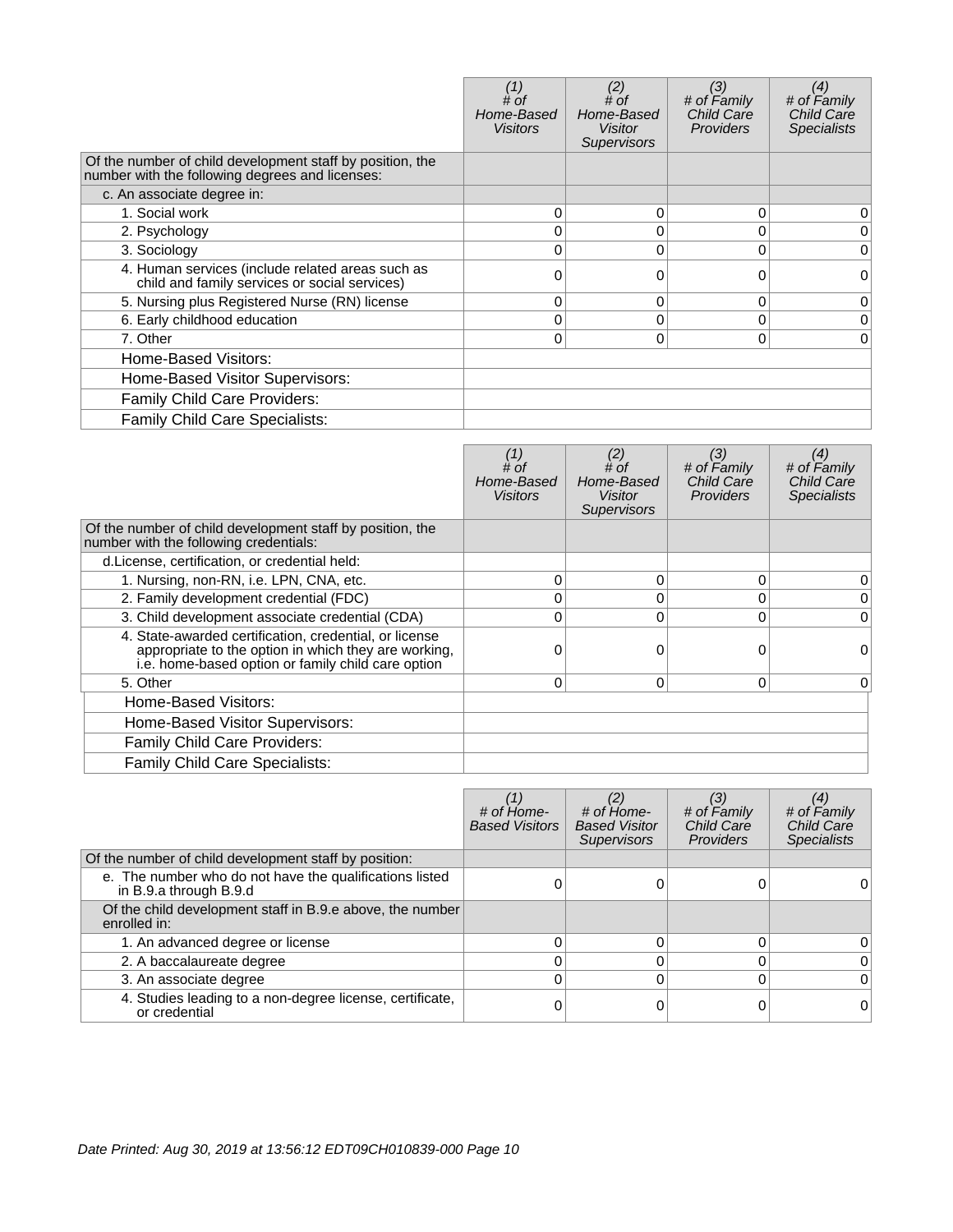## **NON-SUPERVISORY CHILD DEVELOPMENT STAFF**

## **Child development staff - ethnicity and race**

|                                              | # of non-supervisory<br>child development staff |                                      |  |  |
|----------------------------------------------|-------------------------------------------------|--------------------------------------|--|--|
| B.12 Race and Ethnicity:                     | Hispanic or<br>Latino origin                    | Non-Hispanic or<br>Non-Latino origin |  |  |
| a. American Indian or Alaska Native          |                                                 |                                      |  |  |
| b. Asian                                     |                                                 |                                      |  |  |
| c. Black or African American                 |                                                 | 0                                    |  |  |
| d. Native Hawaiian or other Pacific Islander |                                                 |                                      |  |  |
| e. White                                     | 92                                              | 17 <sup>2</sup>                      |  |  |
| f. Biracial/Multi-racial                     |                                                 | 2 <sup>1</sup>                       |  |  |
| g. Other                                     |                                                 | 0                                    |  |  |
| h. Unspecified                               |                                                 | 0                                    |  |  |

#### **Child development staff - language**

|                                                                                                           | # of non-supervisory<br>child development<br>staff |
|-----------------------------------------------------------------------------------------------------------|----------------------------------------------------|
| B.13 The number who are proficient in a language(s) other than English                                    | 78                                                 |
| a. Of these, the number who are proficient in more than one language other than<br>English                | 0                                                  |
| B.14 Language groups in which staff are proficient                                                        | # of non-supervisory<br>child development<br>staff |
| a. Spanish                                                                                                | 77                                                 |
| b. Native Central American, South American, and Mexican Languages (e.g., Mixteco,<br>Quichean.)           | $\Omega$                                           |
| c. Caribbean Languages (e.g., Haitian-Creole, Patois)                                                     | 0                                                  |
| d. Middle Eastern & South Asian Languages (e.g., Arabic, Hebrew, Hindi, Urdu,<br>Bengali)                 | $\Omega$                                           |
| e. East Asian Languages (e.g., Chinese, Vietnamese, Tagalog)                                              | 0                                                  |
| f. Native North American/Alaska Native Languages                                                          | 0                                                  |
| g. Pacific Island Languages (e.g., Palauan, Fijian)                                                       | $\mathbf 0$                                        |
| h. European & Slavic Languages (e.g., German, French, Italian, Croatian, Yiddish,<br>Portuguese, Russian) | $\Omega$                                           |
| i. African Languages (e.g., Swahili, Wolof)                                                               | 0                                                  |
| j. Other                                                                                                  | $\overline{2}$                                     |
| 1. Specify: American Sign Language                                                                        |                                                    |
| k. Unspecified                                                                                            | 0                                                  |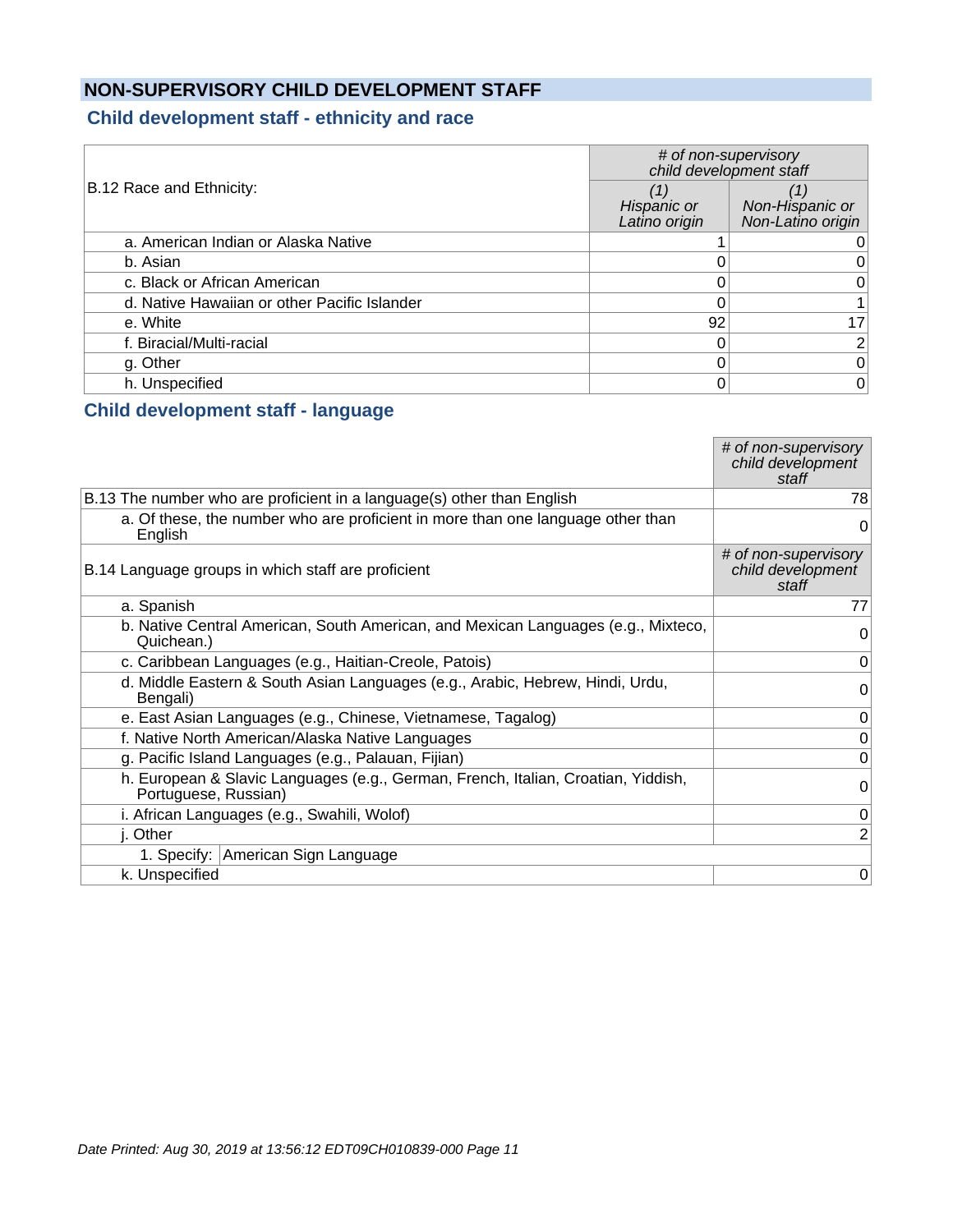#### **Child development staff - classroom teacher turnover**

|                                                                                                                         | # of<br>classroom<br>teachers |
|-------------------------------------------------------------------------------------------------------------------------|-------------------------------|
| B.15 The number of classroom teachers who left your program during the year.                                            | $\overline{2}$                |
| B.16 Of these, the number who left for the following reasons:                                                           | # of<br>classroom<br>teachers |
| a. Higher compensation/benefits package in the same field                                                               | 0                             |
| b. Change in job field                                                                                                  | 0                             |
| c. Other                                                                                                                | $\overline{2}$                |
| Moved out of area; did not provide reason.<br>1. Comments:                                                              |                               |
| B.17 Number of classroom teacher vacancies in your program that remained unfilled for a<br>period of 3 months or longer | 0                             |
| B.18 Number of classroom teachers hired during the year due to turnover                                                 | $\overline{2}$                |

#### **Child development staff - Home-based visitor turnover**

|                                                                                                                         | # of<br>home-based<br>visitors |
|-------------------------------------------------------------------------------------------------------------------------|--------------------------------|
| B.19 The number of home-based visitors who left your program during the year                                            | 0                              |
| B.20 Of these, the number who left for the following reasons:                                                           |                                |
| a. Higher compensation/benefits package in the same field                                                               | $\overline{0}$                 |
| b. Change in job field                                                                                                  | $\overline{0}$                 |
| c. Other                                                                                                                | $\overline{0}$                 |
| B.21 Number of home-based visitor vacancies in the program that remained unfilled for a<br>period of 3 months or longer | $\Omega$                       |
| B.22 Number of home-based visitors hired during the year due to turnover                                                | $\overline{0}$                 |

## **FAMILY & COMMUNITY PARTNERSHIPS STAFF**

#### **Family & community partnerships staff - qualifications**

|                                                                                                             | # of family<br>workers | # of $\hat{F}CP$<br>supervisors |
|-------------------------------------------------------------------------------------------------------------|------------------------|---------------------------------|
| B.23 Total number of family & community partnerships staff                                                  | 30                     |                                 |
| a. Of the FCP supervisors, the number who work directly with<br>families, i.e. staff with a family caseload |                        |                                 |
|                                                                                                             |                        |                                 |

B.24 Comments on staff shared by Head Start and Early Head Start programs: (5) FDA have caseload with EHS. FCP supervisor shared with EHS, EHS-CCP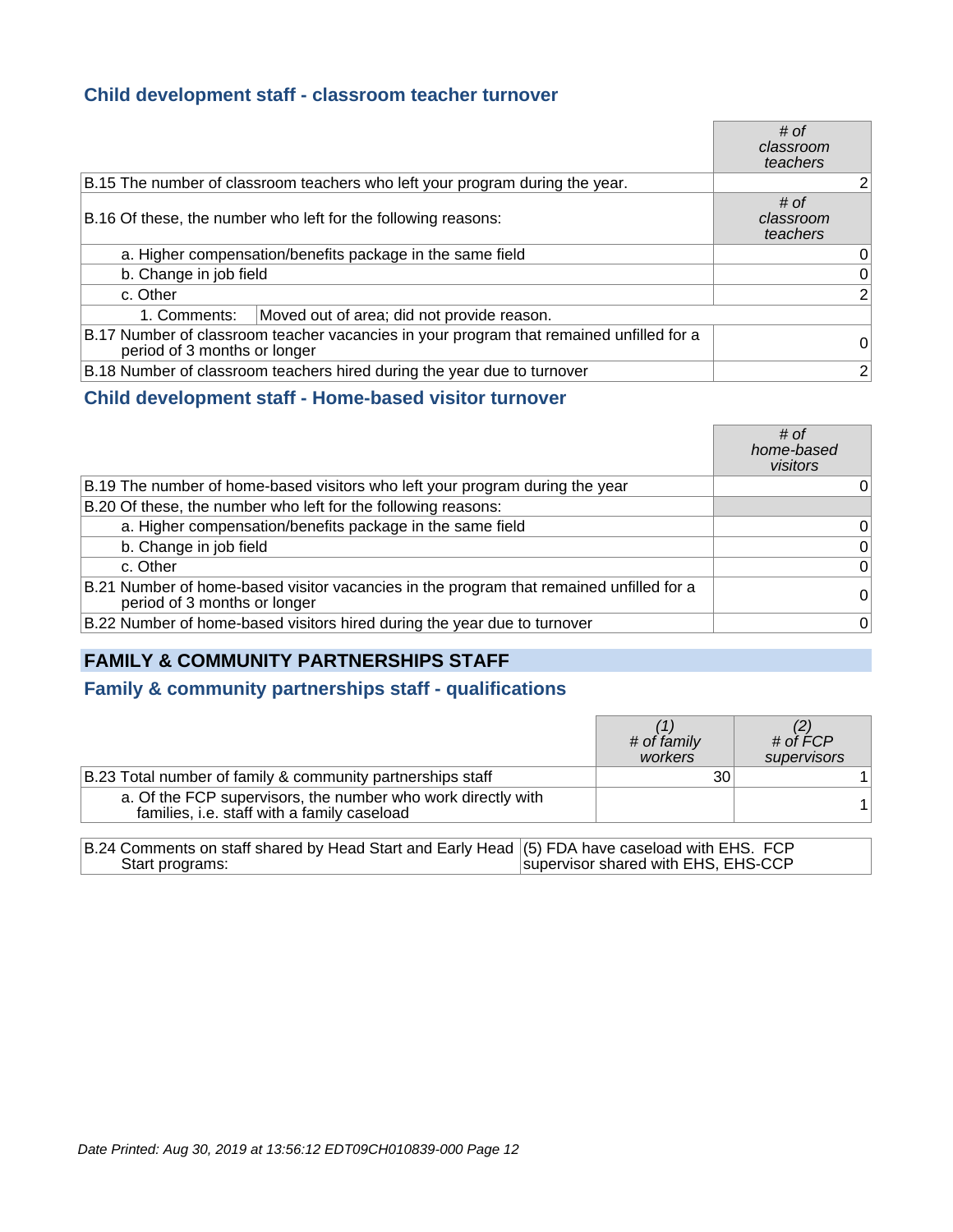| B.25 Of the family & community partnerships staff, the number with the<br>following as the highest level of education completed:                                     | # of family<br>workers | # of FCP<br>supervisors |
|----------------------------------------------------------------------------------------------------------------------------------------------------------------------|------------------------|-------------------------|
| a. A related advanced degree                                                                                                                                         |                        | 0                       |
| b. A related baccalaureate degree                                                                                                                                    | 15                     |                         |
| c. A related associate degree                                                                                                                                        | 11                     | $\overline{0}$          |
| d. A family-development-related credential, certificate, or license                                                                                                  | 3                      | $\overline{0}$          |
| e. None of the qualifications listed in B.25.a through B.25.d above                                                                                                  |                        | $\overline{0}$          |
| Of the staff in B.25.e above, the number enrolled in:                                                                                                                |                        |                         |
| 1. A related degree at the associate, baccalaureate, or advanced<br>level                                                                                            |                        | 0.                      |
| 2. Studies leading to a non-degree credential, certificate, or license<br>that is family-development-related                                                         |                        | 0                       |
| B.26 Of the family & community partnerships staff, the number with a<br>family-development-related credential, regardless of highest level of<br>education completed |                        |                         |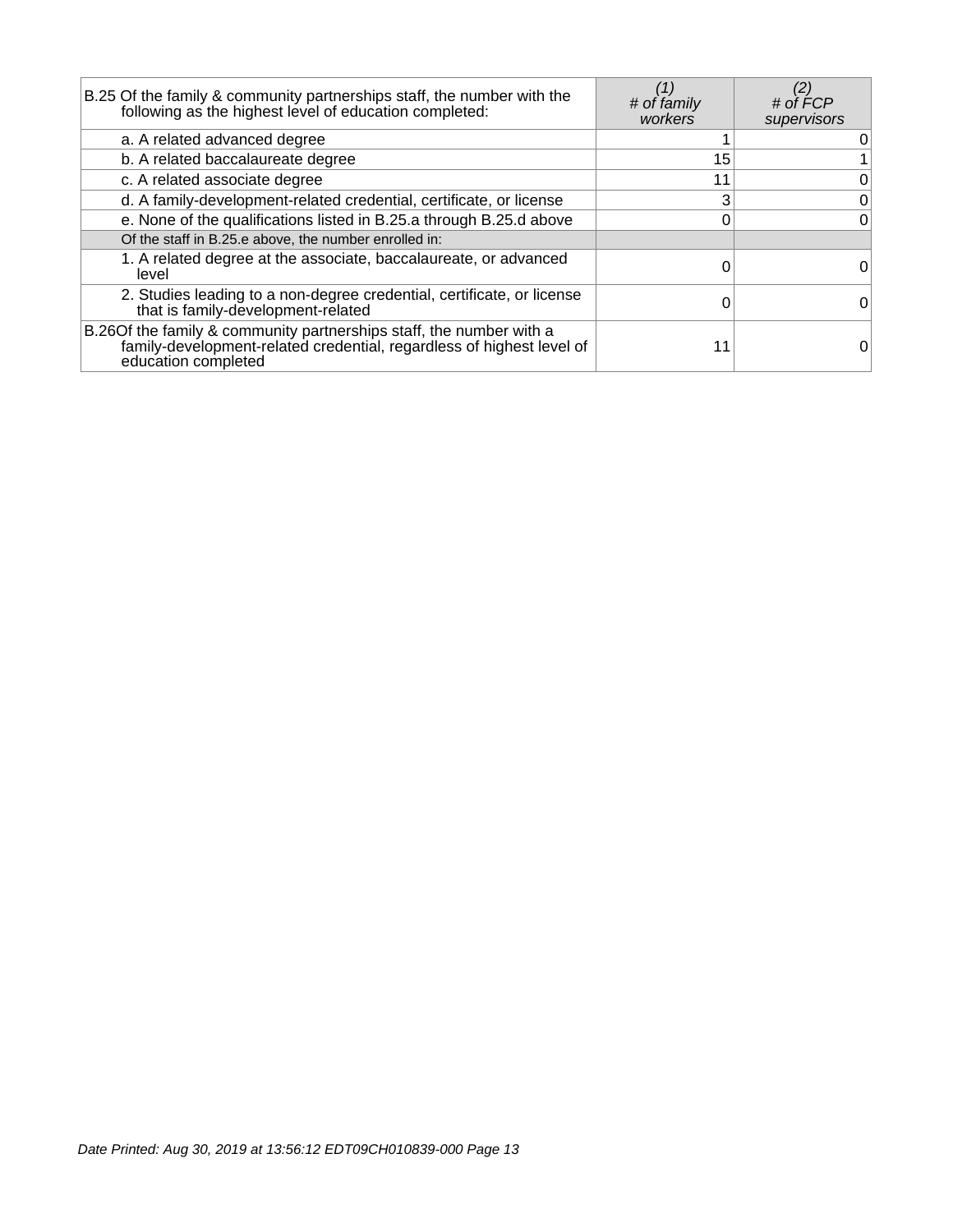## **Education and Child Development Managers/Coordinators - Qualifications**

|                                                                                                                                                                                                                                 | # of $ECD$<br>managers/<br>coordinators |   |
|---------------------------------------------------------------------------------------------------------------------------------------------------------------------------------------------------------------------------------|-----------------------------------------|---|
| B.27 Total number of education & child development managers/coordinators                                                                                                                                                        |                                         | 1 |
|                                                                                                                                                                                                                                 | # of $ECD$<br>managers/<br>coordinators |   |
| Off the education & child development managers/coordinators, the number with the following<br>degrees or credentials:                                                                                                           |                                         |   |
| a. An advanced degree in early childhood education, or an advanced degree in any<br>field and course work equivalent to a major relating to early childhood education<br>with experience teaching preschool-age children        |                                         | 1 |
| b. A baccalaureate degree in early childhood education, or a baccalaureate degree<br>in any field and coursework equivalent to a major relating to early childhood<br>education with experience teaching preschool-age children |                                         | 0 |
|                                                                                                                                                                                                                                 | # of $ECD$<br>managers/<br>coordinators |   |
| Of the education & child development managers/coordinators, the number with the following<br>degrees or credentials:                                                                                                            |                                         |   |
| c. An associate degree in early childhood education, or an associate degree in any<br>field and coursework equivalent to a major relating to early childhood education<br>with experience teaching preschool-age children       |                                         | 0 |
| Of the education & child development managers/coordinators preschool child development<br>staff in B.27.c above, the number enrolled in:                                                                                        |                                         |   |
| 1. A baccalaureate degree in early childhood education, or a baccalaureate<br>degree in any field and coursework equivalent to a major relating to early<br>childhood education                                                 |                                         | 0 |
|                                                                                                                                                                                                                                 | # of $ECD$<br>managers/<br>coordinators |   |
| Of the education & child development managers/coordinators, the number with the following<br>degrees or credentials:                                                                                                            |                                         |   |
| d. A Child Development Associate (CDA) credential or state-awarded preschool,<br>infant/toddler, family child care or home-based certification, credential, or<br>licensure that meets or exceeds CDA requirements              |                                         | 0 |
| Of the education & child development managers/coordinators preschool child development<br>staff in B.27.d above, the number enrolled in:                                                                                        |                                         |   |
| 1. A baccalaureate degree in early childhood education, or a baccalaureate<br>degree in any field and coursework equivalent to a major relating to early<br>childhood education                                                 |                                         | 0 |
|                                                                                                                                                                                                                                 | # of ECD<br>managers/<br>coordinators   |   |
| Of the education & child development managers/coordinators, the number with the following<br>degrees or credentials:                                                                                                            |                                         |   |
| e. None of the qualifications listed in B.27.a through B.27.d                                                                                                                                                                   |                                         | 0 |
| Of the education & child development managers/coordinators preschool child development<br>staff in B.27.e above, the number enrolled in:                                                                                        |                                         |   |
| 1. A baccalaureate degree in early childhood education, or a baccalaureate<br>degree in any field and coursework equivalent to a major relating to early<br>childhood education                                                 |                                         | 0 |
| B.28 Comments on education & child development<br>managers/coordinators shared by Head Start and Early<br>Head Start programs:                                                                                                  |                                         |   |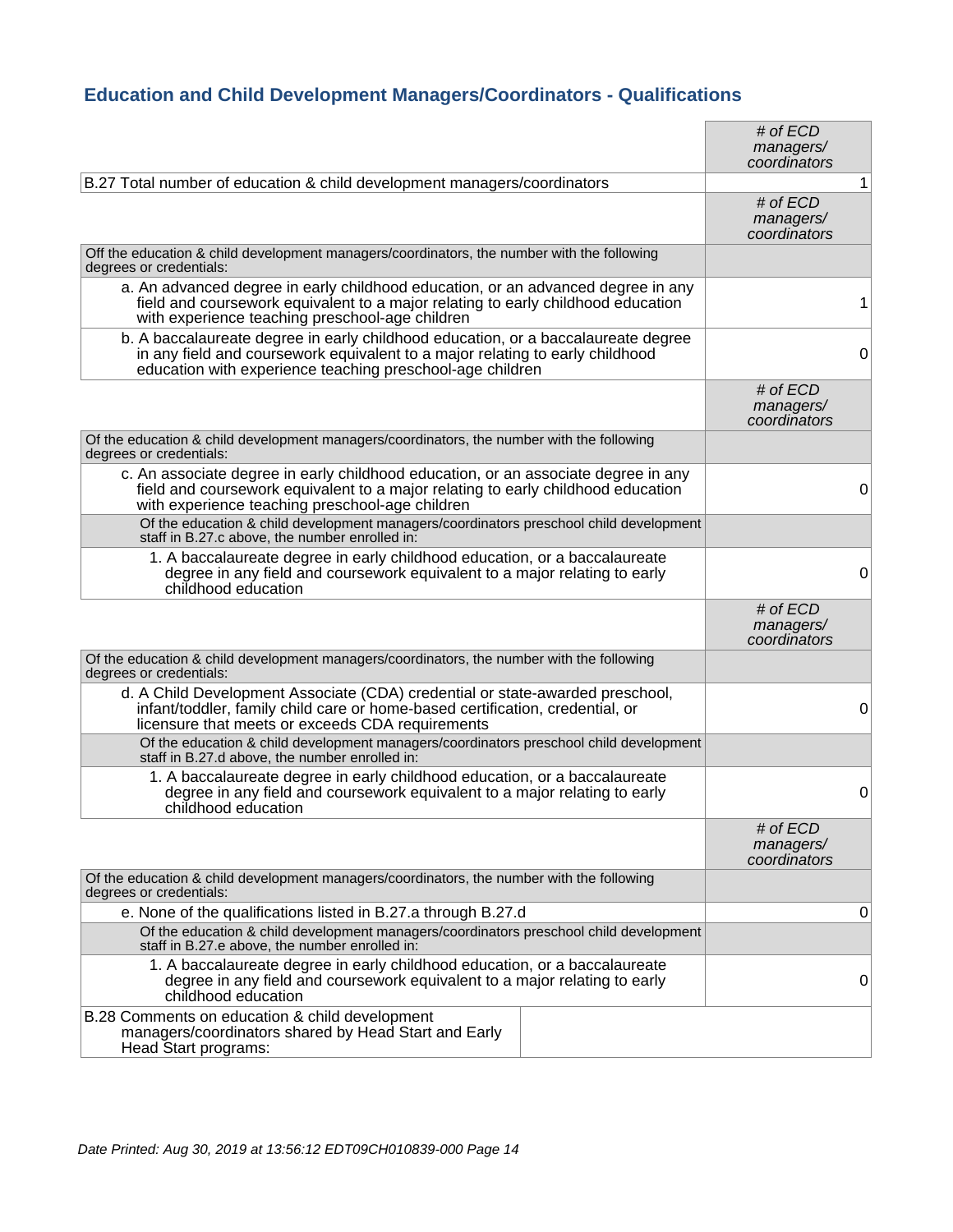## **C. CHILD & FAMILY SERVICES**

## **HEALTH SERVICES**

#### **Health insurance - children**

|                                                  |                                                                                                                      | # of children at<br>enrollment | # of children at<br>end of enrollment<br>year |
|--------------------------------------------------|----------------------------------------------------------------------------------------------------------------------|--------------------------------|-----------------------------------------------|
| C.1 Number of all children with health insurance |                                                                                                                      | 1,066                          | 1,077                                         |
|                                                  | a. Number enrolled in Medicaid and/or CHIP                                                                           | 994                            | 1,002                                         |
| medically indigent insurance)                    | b. Number enrolled in state-only funded insurance (for example,                                                      |                                |                                               |
| insurance)                                       | c. Number with private health insurance (for example, parent's                                                       | 65                             | 68                                            |
|                                                  | d. Number with health insurance other than those listed above, for<br>example, Military Health (Tri-Care or CHAMPUS) | 6                              | 6                                             |
| 1. Specify                                       | TriCare, Indian Health Services,                                                                                     |                                |                                               |
| C.2. Number of children with no health insurance |                                                                                                                      | 33                             | 22                                            |

#### **Medical**

#### **Medical home - children**

|                                                                                                | # of children at<br>enrollment | # of children at<br>end of enrollment<br>year |
|------------------------------------------------------------------------------------------------|--------------------------------|-----------------------------------------------|
| C.5 Number of children with an ongoing source of continuous, accessible<br>health care         | 1,066                          | 1,093                                         |
| C.6 Number of children receiving medical services through the Indian<br><b>Health Service</b>  | 19                             | 19                                            |
| C.7 Number of children receiving medical services through a migrant<br>community health center |                                | 01                                            |

## **Medical services - children**

|                                                                                                                                                                                                           | # of children at<br>enrollment | # of children at end<br>of enrollment year    |
|-----------------------------------------------------------------------------------------------------------------------------------------------------------------------------------------------------------|--------------------------------|-----------------------------------------------|
| C.8 Number of all children who are up-to-date on a schedule of age-<br>appropriate preventive and primary health care, according to the relevant state's EPSDT schedule for well child care               |                                | 1.065                                         |
|                                                                                                                                                                                                           |                                | # of children<br>at end of<br>enrollment year |
| a. Of these, the number diagnosed by a health care professional with a chronic<br>condition needing medical treatment since last year's PIR was reported                                                  |                                | 39                                            |
| 1. Of these, the number who have received or are receiving medical treatment                                                                                                                              |                                | 39                                            |
| b. Specify the primary reason that children who needed medical treatment, for any<br>chronic condition diagnosed by a health care professional since last year's PIR was<br>reported, did not receive it: |                                |                                               |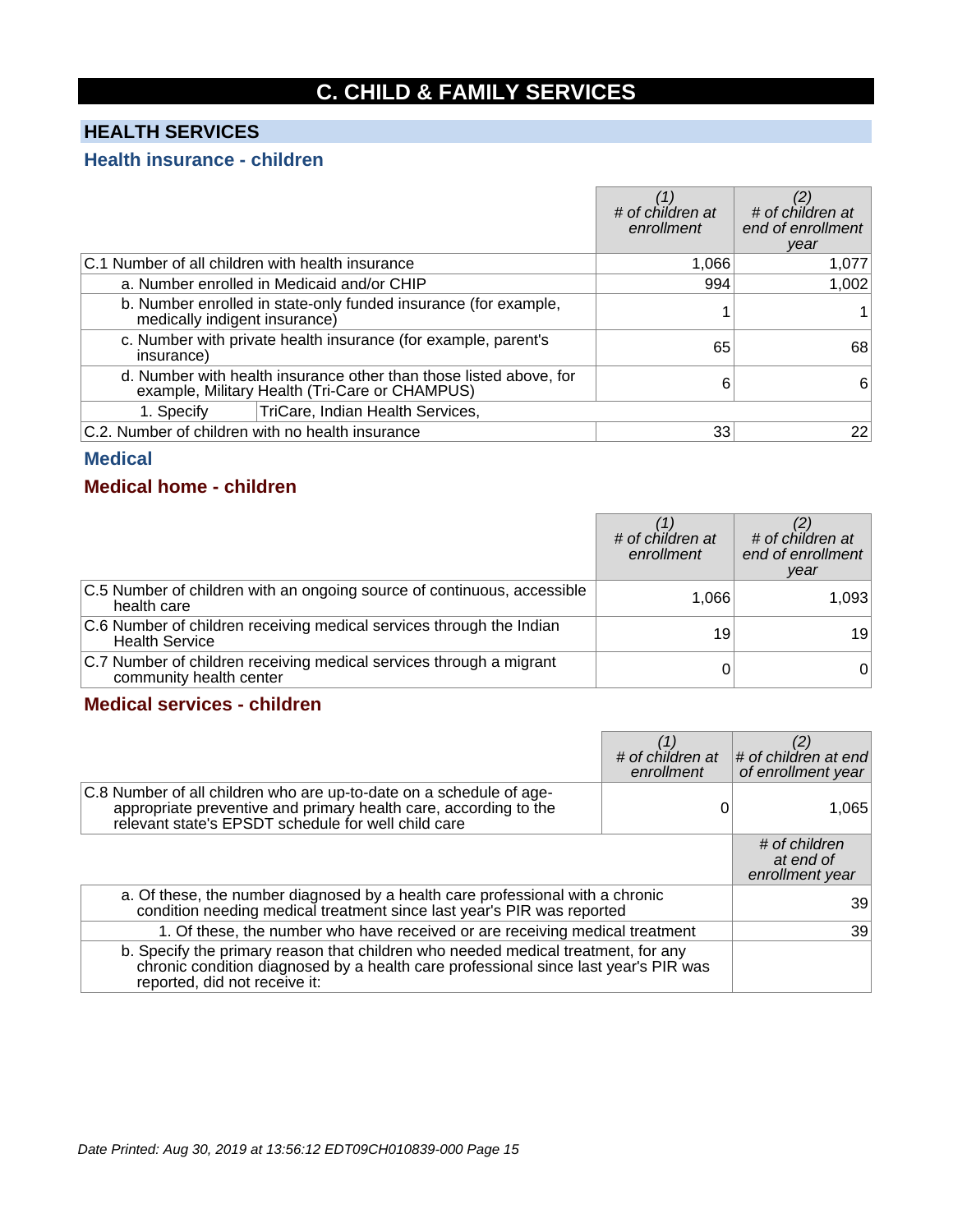| C.9 Number of all children who received medical treatment for the following chronic<br>conditions since last year's PIR was reported, regardless of when the condition was first<br>diagnosed by a health care professional: | # of children  |
|------------------------------------------------------------------------------------------------------------------------------------------------------------------------------------------------------------------------------|----------------|
| a. Anemia                                                                                                                                                                                                                    | 4              |
| b. Asthma                                                                                                                                                                                                                    | 11             |
| c. Hearing Difficulties                                                                                                                                                                                                      | $\overline{7}$ |
| d. Vision Problems                                                                                                                                                                                                           | 56             |
| e. High Lead Levels                                                                                                                                                                                                          | $\mathbf{1}$   |
| f. Diabetes                                                                                                                                                                                                                  | $\Omega$       |

## **Body Mass Index (BMI) - children (HS and Migrant programs)**

| C.10 Number of all children who are in the following weight categories according to the 2000<br>CDC BMI-for-age growth charts | # of children<br>at enrollment |
|-------------------------------------------------------------------------------------------------------------------------------|--------------------------------|
| a. Underweight (BMI less than 5th percentile for child's age and sex)                                                         | 40 l                           |
| b. Healthy weight (at or above 5th percentile and below 85th percentile for child's age<br>and sex)                           | 836                            |
| c. Overweight (BMI at or above 85th percentile and below 95th percentile for child's age<br>and sex)                          | 86                             |
| d. Obese (BMI at or above 95th percentile for child's age and sex)                                                            | 137                            |

## **Immunization services - children**

|                                                                                                                                                                                                                         | # of children at<br>enrollment | # of children<br>at end of<br>enrollment year |
|-------------------------------------------------------------------------------------------------------------------------------------------------------------------------------------------------------------------------|--------------------------------|-----------------------------------------------|
| C.11 Number of children who have been determined by a health care<br>professional to be up-to-date on all immunizations appropriate for<br>their age                                                                    | 962                            | 981                                           |
| C.12 Number of children who have been determined by a health care<br>professional to have received all immunizations possible at this time,<br>but who have not received all immunizations appropriate for their<br>age | 126                            | 108                                           |
| C.13 Number of children who meet their state's guidelines for an<br>exemption from immunizations                                                                                                                        | 11                             | 10                                            |

#### **Dental**

## **Dental home - children**

|                                                                                          | # of children at<br>enrollment | # of children at<br>end of enrollment<br>vear |
|------------------------------------------------------------------------------------------|--------------------------------|-----------------------------------------------|
| C.17 Number of children with continuous, accessible dental care provided<br>by a dentist | 1.050                          | 1.090                                         |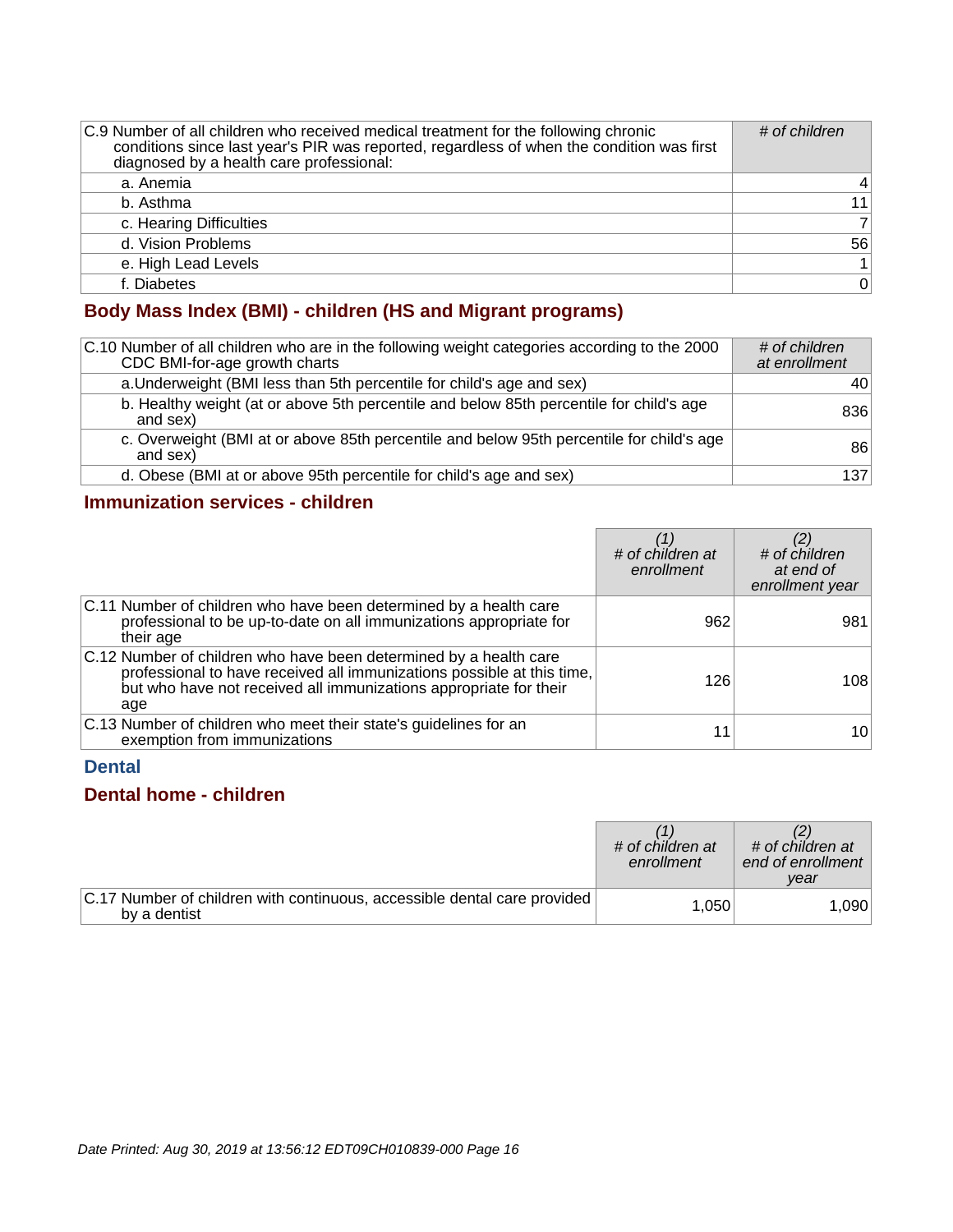#### **Preschool dental services (HS and Migrant programs)**

|                                                                                                                                                                       | # of children |     |
|-----------------------------------------------------------------------------------------------------------------------------------------------------------------------|---------------|-----|
| C.18 Number of children who received preventive care since last year's PIR was reported                                                                               |               | 891 |
| C.19 Number of all children, including those enrolled in Medicaid or CHIP, who have<br>completed a professional dental examination since last year's PIR was reported |               | 891 |
| a. Of these, the number of children diagnosed as needing treatment since last year's<br>PIR was reported.                                                             |               | 129 |
| 1. Of these, the number of children who have received or are receiving treatment                                                                                      |               | 120 |
| b. Specify the primary reason that children who needed dental treatment did not receive Appointment is                                                                | future date   |     |

## **MENTAL HEALTH SERVICES**

#### **Mental health professional**

|                                                                                                 | # of hours |    |
|-------------------------------------------------------------------------------------------------|------------|----|
| C.22 Average total hours per operating month a mental health professional(s) spends on-<br>site |            | 40 |

#### **Mental health services**

| C.23 Indicate the number of enrolled children who were served by the mental health (MH)<br>professional(s) since last year's PIR was reported.                   | # of children<br>at end of<br>enrollment year |
|------------------------------------------------------------------------------------------------------------------------------------------------------------------|-----------------------------------------------|
| a. Number of children for whom the MH professional consulted with program staff<br>about the child's behavior / mental health                                    | 65                                            |
| 1. Of these, the number for whom the MH professional provided three or more<br>consultations with program staff since last year's PIR was reported               | 8                                             |
| b. Number of children for whom the MH professional consulted with the parent(s) /<br>guardian(s) about their child's behavior/mental health                      | 62                                            |
| 1. Of these, the number for whom the MH professional provided three or more<br>consultations with the parent(s) / guardian(s) since last year's PIR was reported | 4                                             |
| c. Number of children for whom the MH professional provided an individual mental<br>health assessment                                                            | 7 <sup>1</sup>                                |
| d. Number of children for whom the MH professional facilitated a referral for mental<br>health services                                                          | 20                                            |

#### **Mental health referrals**

|                                                                                                                                                 | # of children<br>at end of<br>enrollment year |
|-------------------------------------------------------------------------------------------------------------------------------------------------|-----------------------------------------------|
| C.24 Number of children who were referred by the program for mental health services<br>outside of Head Start since last year's PIR was reported | 44                                            |
| a. Of these, the number who received mental health services since last year's PIR<br>was reported                                               | 40                                            |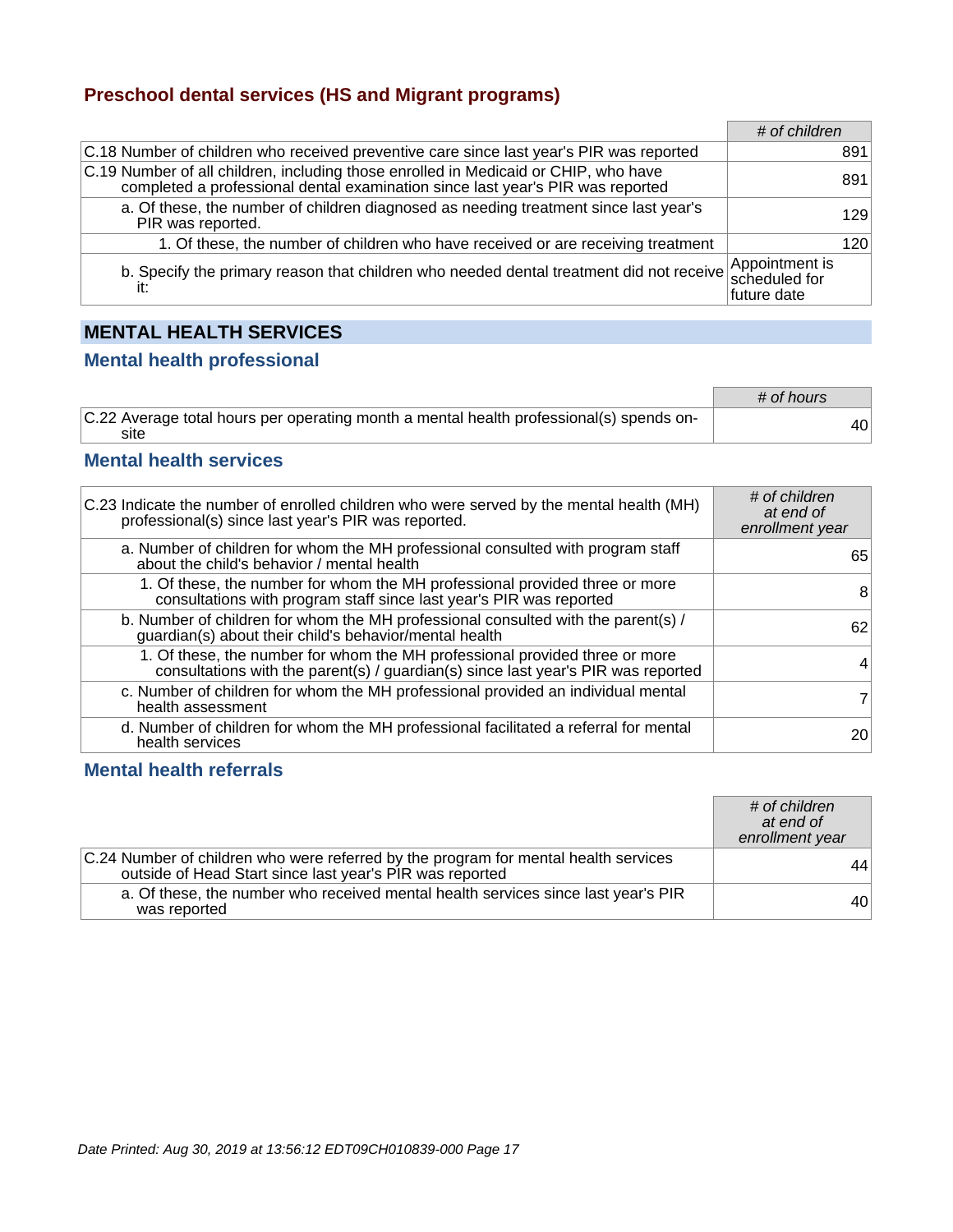## **DISABILITIES SERVICES**

## **Preschool disabilities services (HS and Migrant programs)**

|                                                                                                                                                                                                                     | # of children  |
|---------------------------------------------------------------------------------------------------------------------------------------------------------------------------------------------------------------------|----------------|
| C.25 Number of children enrolled in the program who have an Individualized Education<br>Program (IEP) indicating they have been determined eligible by the LEA to receive<br>special education and related services | 116            |
| a. Of these, the number who were determined eligible to receive special education<br>and related services:                                                                                                          | # of children  |
| 1. Prior to enrollment into the program for this enrollment year                                                                                                                                                    | 75             |
| 2. During this enrollment year                                                                                                                                                                                      | 41             |
| b. Of these, the number who have not received special education and related<br>services                                                                                                                             | 3 <sup>1</sup> |

#### **Preschool primary disabilities (HS and Migrant programs)**

| C.27 Diagnosed primary disability                                                   | (1)<br># of children<br>determined to<br>have this disability | # of children<br>receiving special<br>services |
|-------------------------------------------------------------------------------------|---------------------------------------------------------------|------------------------------------------------|
| a. Health impairment(i.e. meeting IDEA definition of 'other<br>health impairments') |                                                               |                                                |
| b. Emotional disturbance                                                            | 0                                                             | 0                                              |
| c. Speech or language impairments                                                   | 59                                                            | 56                                             |
| d. Intellectual disabilities                                                        |                                                               |                                                |
| e. Hearing impairment, including deafness                                           |                                                               | $\mathbf{1}$                                   |
| f. Orthopedic impairment                                                            | 0                                                             | 0                                              |
| g. Visual impairment, including blindness                                           | 0                                                             | 0                                              |
| h. Specific learning disability                                                     | 0                                                             | 0                                              |
| i. Autism                                                                           | ⌒                                                             | $\overline{2}$                                 |
| j. Traumatic brain injury                                                           |                                                               | 0                                              |
| k. Non-categorical/developmental delay                                              | 52                                                            | 52                                             |
| I. Multiple disabilities (excluding deaf-blind)                                     | 0                                                             | $\overline{0}$                                 |
| m. Deaf-blind                                                                       | 0                                                             | 0                                              |

## **EDUCATION AND DEVELOPMENT TOOLS/APPROACHES**

## **Screening**

|                                                                                                                                                                                          | # of children |
|------------------------------------------------------------------------------------------------------------------------------------------------------------------------------------------|---------------|
| C.28 Number of all newly enrolled children since last year's PIR was reported                                                                                                            | 749           |
| C.29 Number of all newly enrolled children who completed required screenings within 45<br>days for developmental, sensory, and behavioral concerns since last year's PIR was<br>reported | 722           |
| a. Of these, the number identified as needing follow-up assessment or formal<br>evaluation to determine if the child has a disability                                                    | 171           |
| C.30 The instrument(s) used by the program for developmental screening:                                                                                                                  |               |
| ASQ-3 (Ages & Stages Questionnaire)                                                                                                                                                      |               |
| ASQ-SE (Ages & Stages Questionnaire Social-Emotional)                                                                                                                                    |               |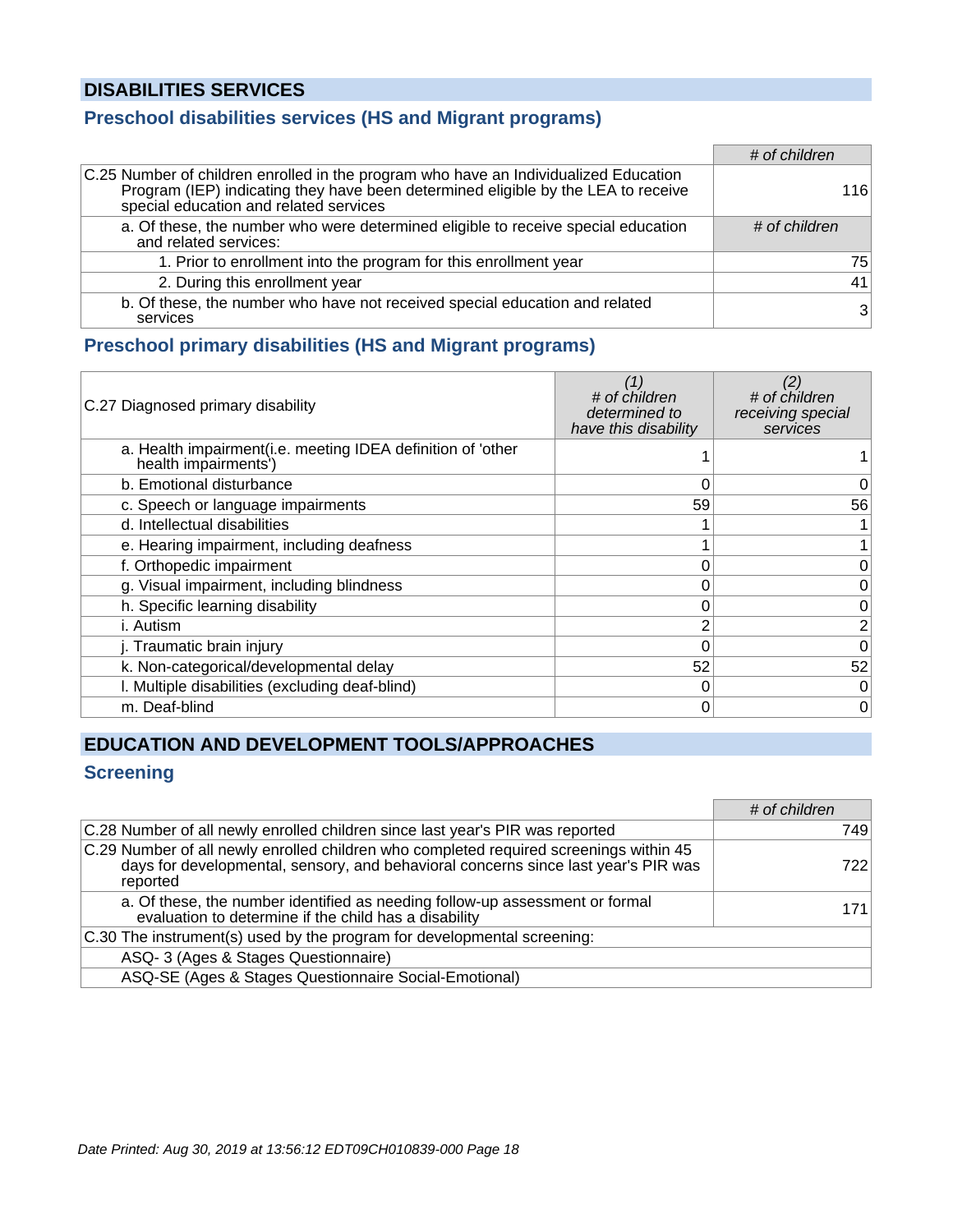#### **Assessment**

| C.31 Approach or tool(s) used by the program to support ongoing child assessment: |                  |
|-----------------------------------------------------------------------------------|------------------|
| Name/title                                                                        | Locally designed |
| Teaching Strategies GOLD Online                                                   | Nol              |

### **Curriculum**

| C.32 What curriculum does your program use: |                  |
|---------------------------------------------|------------------|
| a. For center-based services:               |                  |
| Name/title                                  | Locally designed |
| Creative Curriculum (PreSchool)             | Nol              |
|                                             |                  |

b. For family child care services:

c. For home-based services:

## **STAFF-CHILD INTERACTION OBSERVATION TOOLS**

|                                                                                                     |            | # of programs    |
|-----------------------------------------------------------------------------------------------------|------------|------------------|
| C.33 Does the program routinely use staff-child interaction observation tools to assess<br>quality? |            | Yes              |
| C.34 If yes, interaction observation tool(s)<br>used by the program:                                |            |                  |
|                                                                                                     | Name/title | Locally designed |
| a. Center-based settings                                                                            | C.L.A.S.S. | No               |
| b. Home-based settings                                                                              |            | No               |
| c. Family child care settings                                                                       |            | No               |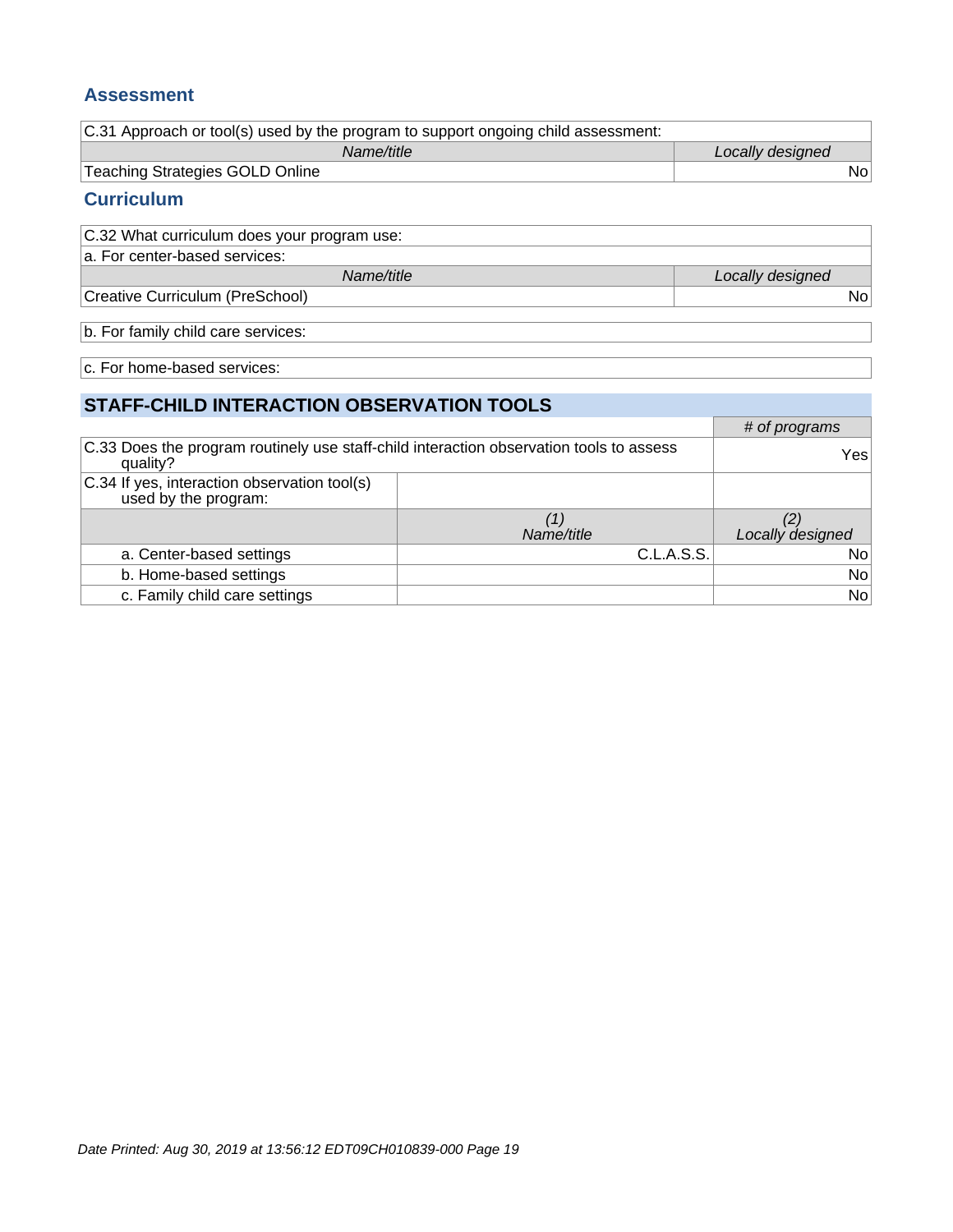## **FAMILY AND COMMUNITY PARTNERSHIPS**

## **Number of families**

|                                                                                                                      | # of families<br>at enrollment               |
|----------------------------------------------------------------------------------------------------------------------|----------------------------------------------|
| C.35 Total number of families:                                                                                       | 1,019                                        |
| a. Of these, the number of two-parent families                                                                       | 447                                          |
| b. Of these, the number of single-parent families                                                                    | 572                                          |
|                                                                                                                      |                                              |
| C.36 Of the number of two-parent families, the number in which the parent/guardian<br>figures are best described as: | # of two-parent<br>families<br>at enrollment |
| a. Parents (biological, adoptive, stepparents, etc.)                                                                 | 423                                          |

| b. Grandparents                           |    |
|-------------------------------------------|----|
| c. Relatives other than grandparents      |    |
| d. Foster parents not including relatives | 14 |
| e. Other                                  |    |
| 1. Specify:                               |    |

| C.37 Of the number of single-parent families, the number in which the parent/guardian<br>figure is best described as: | # of single-parent<br>families<br>at enrollment |
|-----------------------------------------------------------------------------------------------------------------------|-------------------------------------------------|
| a. Mother (biological, adoptive, stepmother, etc.)                                                                    | 518                                             |
| b. Father (biological, adoptive, stepfather, etc.)                                                                    | 33                                              |
| c. Grandparent                                                                                                        | 7 <sup>1</sup>                                  |
| d. Relative other than grandparent                                                                                    | $\vert$                                         |
| e. Foster parent not including relative                                                                               | 10 <sup>1</sup>                                 |
| f. Other                                                                                                              | 0                                               |
| 1. Specify:                                                                                                           |                                                 |

## **Employment**

| C.38 Of the number of two-parent families, the number of families in which:       | # of families<br>at enrollment |
|-----------------------------------------------------------------------------------|--------------------------------|
| a. Both parents/guardians are employed                                            | 90                             |
| b. One parent/guardian is employed                                                | 274                            |
| c. Both parents/guardians are not working (i.e. unemployed, retired, or disabled) | 83                             |
| C.39 Of the number of single-parent families, the number of families in which:    | # of families<br>at enrollment |
| a. The parent/guardian is employed                                                | 289                            |
| b. The parent/guardian is not working (i.e. unemployed, retired, or disabled)     | 283                            |
| C.40 The number of all families in which:                                         | # of families<br>at enrollment |

| C.40 The number of all families in which:                                                   | <u>+ UN Tannies</u><br>at enrollment |
|---------------------------------------------------------------------------------------------|--------------------------------------|
| a. At least one parent/guardian is a member of the United States military on active<br>dutv | 41                                   |
| b. At least one parent/guardian is a veteran of the United States military                  | 181                                  |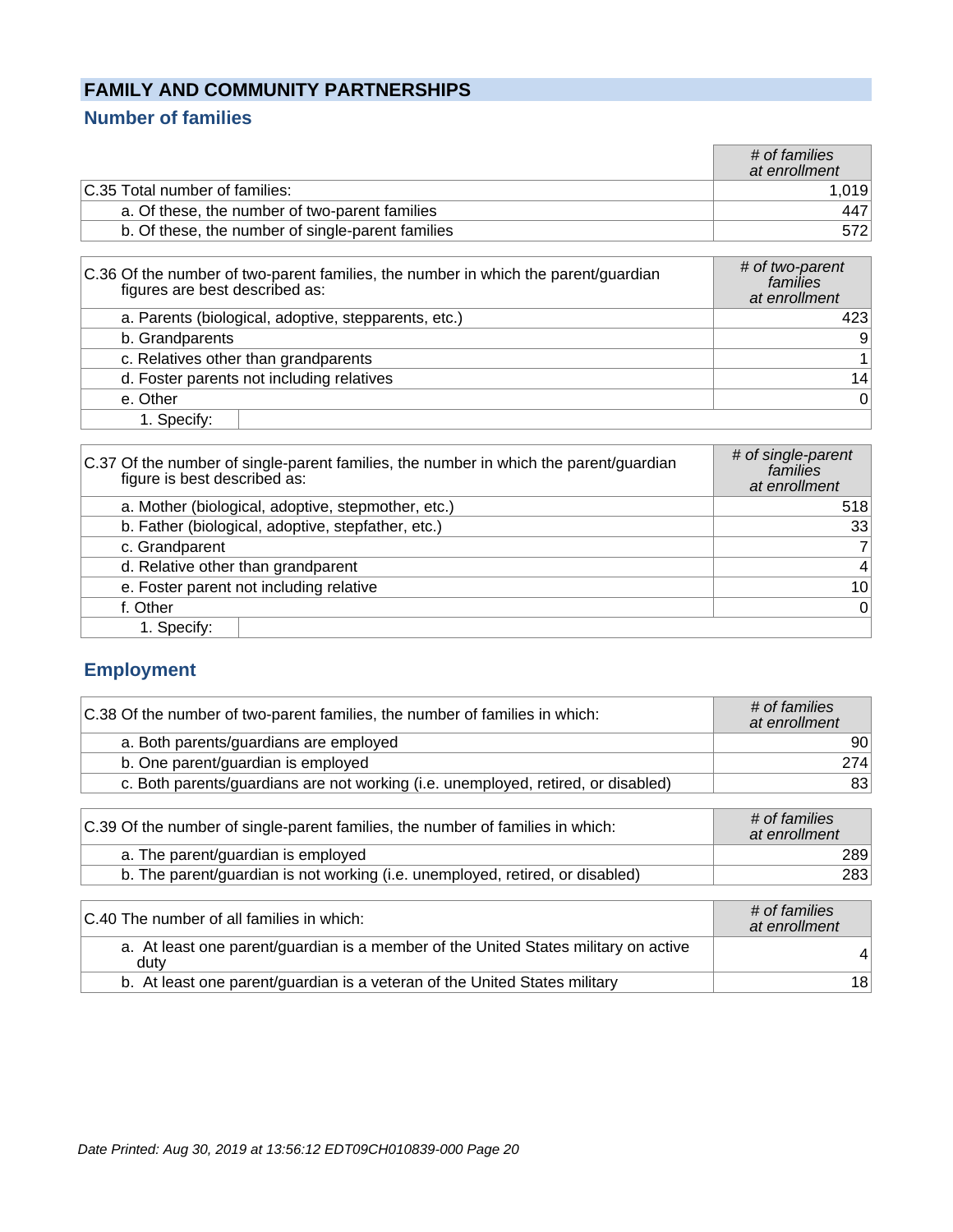## **Federal or other assistance**

|                                                                                                                                                               | # of families<br>at enrollment | # of families at<br>end of enrollment<br>year |
|---------------------------------------------------------------------------------------------------------------------------------------------------------------|--------------------------------|-----------------------------------------------|
| C.41 Total number of families receiving any cash benefits or other<br>services under the Federal Temporary Assistance for Needy<br>Families (TANF) Program    | 31                             | 31                                            |
| C.42 Total number of families receiving Supplemental Security Income<br>(SSI)                                                                                 | 39                             | 46                                            |
| C.43 Total number of families receiving services under the Special<br>Supplemental Nutrition Program for Women, Infants, and Children<br>(WIC)                | 594                            | 563                                           |
| C.44 Total number of families receiving services under the Supplemental<br>Nutrition Assistance Program (SNAP), formerly referred to as Food<br><b>Stamps</b> | 578                            | 546                                           |

## **Job training/school**

| C.45 Of the number of two-parent families, the number of families in which: | # of families<br>at enrollment |
|-----------------------------------------------------------------------------|--------------------------------|
| a. Both parents/guardians are in job training or school                     |                                |
| b. One parent/guardian is in job training or school                         | 64                             |
| c. Neither parent/guardian is in job training or school                     | 376                            |

| C.46 Of the number of single-parent families, the number of families in which: | # of families<br>at enrollment |
|--------------------------------------------------------------------------------|--------------------------------|
| a. The parent/guardian is in job training or school                            | 57                             |
| b. The parent/guardian is not in job training or school                        | 515                            |

| C.47 Of the total number of all families, the number in which one or more parent/guardian:            | # of families<br>at end of<br>enrollment year |
|-------------------------------------------------------------------------------------------------------|-----------------------------------------------|
| a. Completed a grade level in school, prior to high school graduation (e.g. 8th grade,<br>11th grade) | 9                                             |
| b. Completed high school or was awarded a GED during this program year                                | 13                                            |
| c. Completed an associate degree during this program year                                             | $\sqrt{5}$                                    |
| d. Completed a baccalaureate or advanced degree during this program year                              | $\mathbf{3}$                                  |

|                                                                                                                                                                                                 | # of families<br>at end of<br>enrollment year |
|-------------------------------------------------------------------------------------------------------------------------------------------------------------------------------------------------|-----------------------------------------------|
| C.48 Of the total number of all families, the number in which one or more parent/guardian<br>completed a job training program, professional certificate, or license during this<br>program year | 22                                            |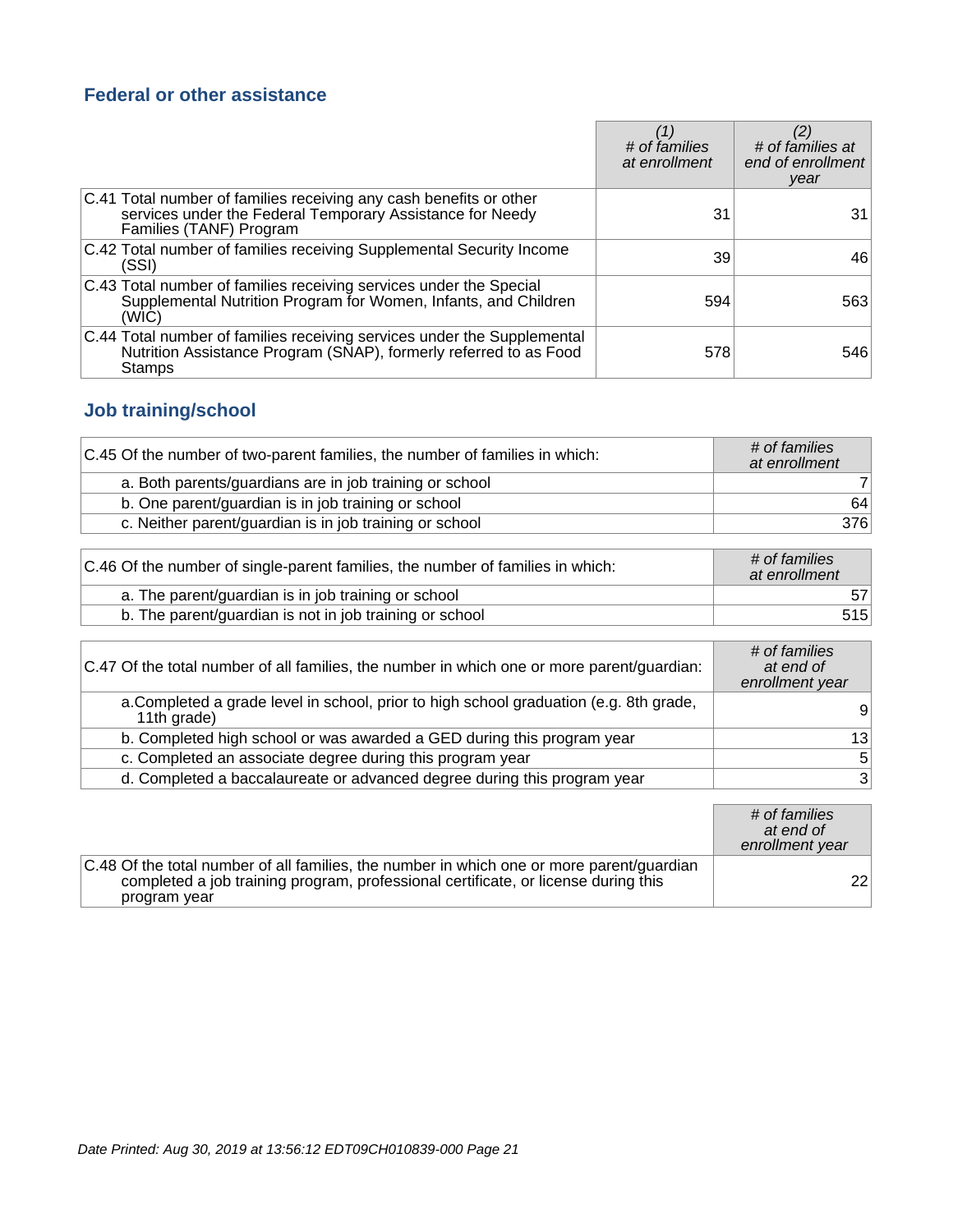## **Parent/guardian education**

| C.49 Of the total number of families, the highest level of education obtained by the child's<br>$parent(s) / quartian(s)$ : | # of families<br>at enrollment |
|-----------------------------------------------------------------------------------------------------------------------------|--------------------------------|
| a. An advanced degree or baccalaureate degree                                                                               | 38                             |
| b. An associate degree, vocational school, or some college                                                                  | 311                            |
| c. A high school graduate or GED                                                                                            | 382                            |
| d. Less than high school graduate                                                                                           | 288                            |

## **Family services**

| C.50 Types of family services                                                                                             | (1)<br># of families with<br>an expressed<br>interest or<br>identified need<br>during the<br>program year | (2)<br># of families that<br>received the<br>following<br>services<br>during the<br>program year |
|---------------------------------------------------------------------------------------------------------------------------|-----------------------------------------------------------------------------------------------------------|--------------------------------------------------------------------------------------------------|
| a. Emergency/crisis intervention such as meeting immediate needs<br>for food, clothing, or shelter                        | 91                                                                                                        | 131                                                                                              |
| b. Housing assistance such as subsidies, utilities, repairs, etc.                                                         | 28                                                                                                        | 37                                                                                               |
| c. Mental health services                                                                                                 | 54                                                                                                        | 106                                                                                              |
| d. English as a Second Language (ESL) training                                                                            | 12                                                                                                        | 16                                                                                               |
| e. Adult education such as GED programs and college selection                                                             | 37                                                                                                        | 95                                                                                               |
| f. Job training                                                                                                           | 35                                                                                                        | 33                                                                                               |
| g. Substance abuse prevention                                                                                             | 32                                                                                                        | 129                                                                                              |
| h. Substance abuse treatment                                                                                              | 0                                                                                                         | 11                                                                                               |
| i. Child abuse and neglect services                                                                                       | 28                                                                                                        | 108                                                                                              |
| j. Domestic violence services                                                                                             | 23                                                                                                        | 144                                                                                              |
| k. Child support assistance                                                                                               | 2                                                                                                         | 3                                                                                                |
| I. Health education                                                                                                       | 358                                                                                                       | 656                                                                                              |
| m. Assistance to families of incarcerated individuals                                                                     | 4                                                                                                         | 4                                                                                                |
| n. Parenting education                                                                                                    | 160                                                                                                       | 399                                                                                              |
| o. Relationship/marriage education                                                                                        | 7                                                                                                         | 6                                                                                                |
| p. Asset building services (such as financial education, opening<br>savings and checking accounts, debt counseling, etc.) | 19                                                                                                        | 20                                                                                               |
| C.51 Of these, the number of families who were counted in at least one of<br>the services listed above                    | 484                                                                                                       | 822                                                                                              |

## **Father engagement**

| C.52 Number of fathers/father figures who were engaged in the following activities during<br>this program year:            | # of father/ father<br>figures |
|----------------------------------------------------------------------------------------------------------------------------|--------------------------------|
| a. Family assessment                                                                                                       | 304                            |
| b. Family goal setting                                                                                                     | 309                            |
| c. Involvement in child's Head Start child development experiences (e.g. home visits,<br>parent-teacher conferences, etc.) | 413                            |
| d. Head Start program governance, such as participation in the Policy Council or<br>policy committees                      | 74                             |
| e. Parenting education workshops                                                                                           | 204                            |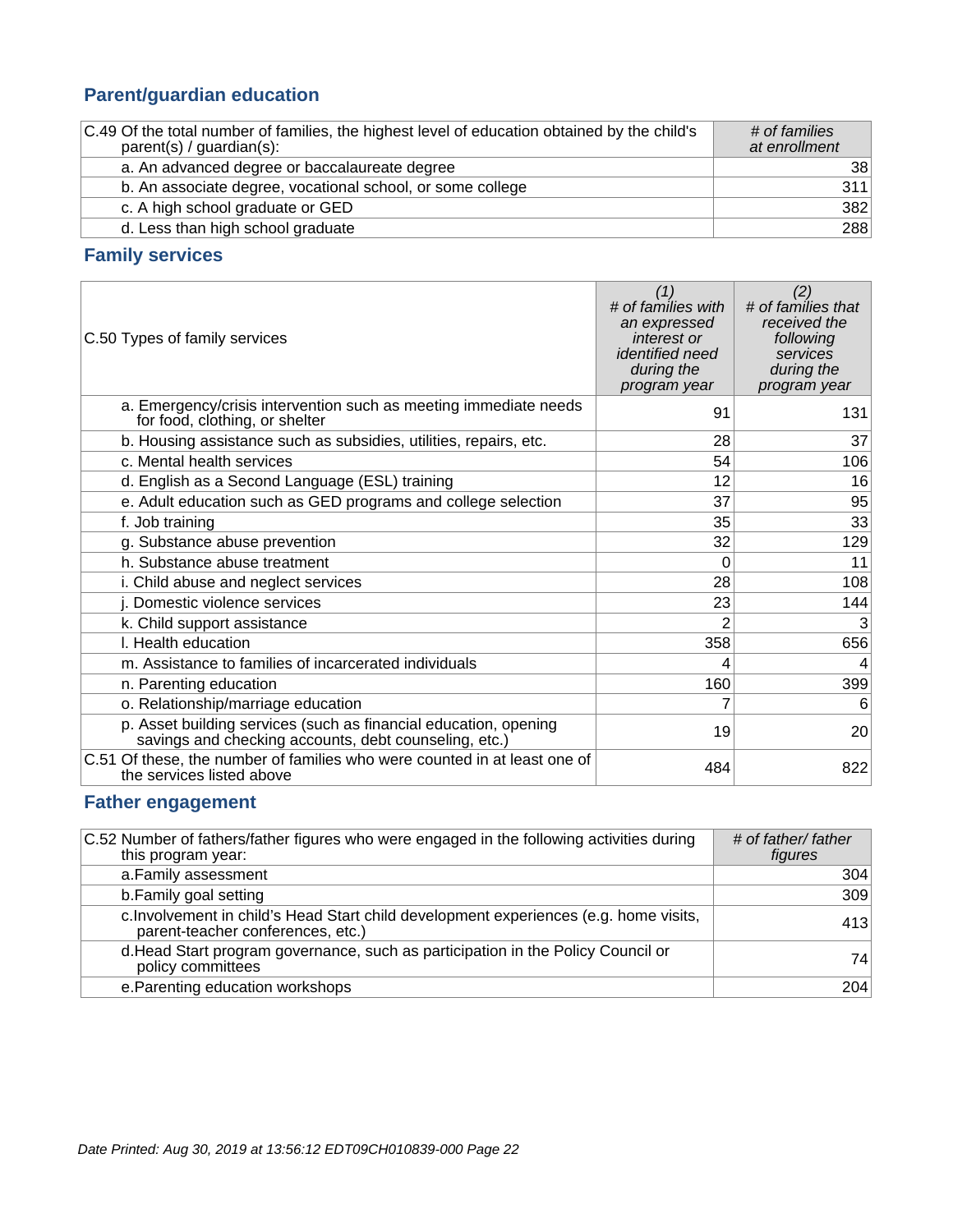#### **Homelessness services**

|                                                                                                                | # of families |    |
|----------------------------------------------------------------------------------------------------------------|---------------|----|
| C.53 Total number of families experiencing homelessness that were served during the<br>enrollment year         |               |    |
|                                                                                                                | # of children |    |
| C.54 Total number of children experiencing homelessness that were served during the<br>enrollment year         |               | 29 |
|                                                                                                                | # of families |    |
| $ C.55$ Total number of families experiencing homelessness that acquired housing during the<br>enrollment year |               | 14 |

#### **Foster care and child welfare**

|                                                                                                                               | # of children |
|-------------------------------------------------------------------------------------------------------------------------------|---------------|
| C.56 Total number of enrolled children who were in foster care at any point during the<br>program year                        | 41            |
| C.57 Total number of enrolled children who were referred to Head Start/Early Head Start<br>services by a child welfare agency | 38            |

## **Collaboration Agreements and Community Engagement**

### **Child care partners**

|                                                                                                                           | # of formal<br>agreements |
|---------------------------------------------------------------------------------------------------------------------------|---------------------------|
| C.58 Total number of formal aggrements with Child Care Partners during program year                                       |                           |
| a. Of the Child Care Partners, the number of formal contractual agreements made<br>void or broken during the program year | 0                         |

## **Local education agency (LEA)**

|                                                             | # of LEAs                 |                 |
|-------------------------------------------------------------|---------------------------|-----------------|
| C.59 Number of LEAs in the program's service area           |                           | 10              |
| C.60 Number of formal agreements the program has with LEAs: | # of formal<br>agreements |                 |
| a. To coordinate services for children with disabilities    |                           | 10 <sup>1</sup> |
| b. To coordinate transition services                        |                           | 10 <sup>1</sup> |

### **Public school pre-kindergarten programs**

|                                                                                                                                  | Yes / No |
|----------------------------------------------------------------------------------------------------------------------------------|----------|
| C.61 Does the program have formal collaboration and resource sharing agreements with<br>public school pre-kindergarten programs? | Nol      |

#### **Part C agencies**

|                                                                                                                              | # of Part C Agencies      |
|------------------------------------------------------------------------------------------------------------------------------|---------------------------|
| C.62 Number of Part C agencies in the program's service area                                                                 |                           |
|                                                                                                                              | # of formal<br>agreements |
| a. Number of formal agreements the program has with Part C agencies to coordinate<br>services for children with disabilities |                           |